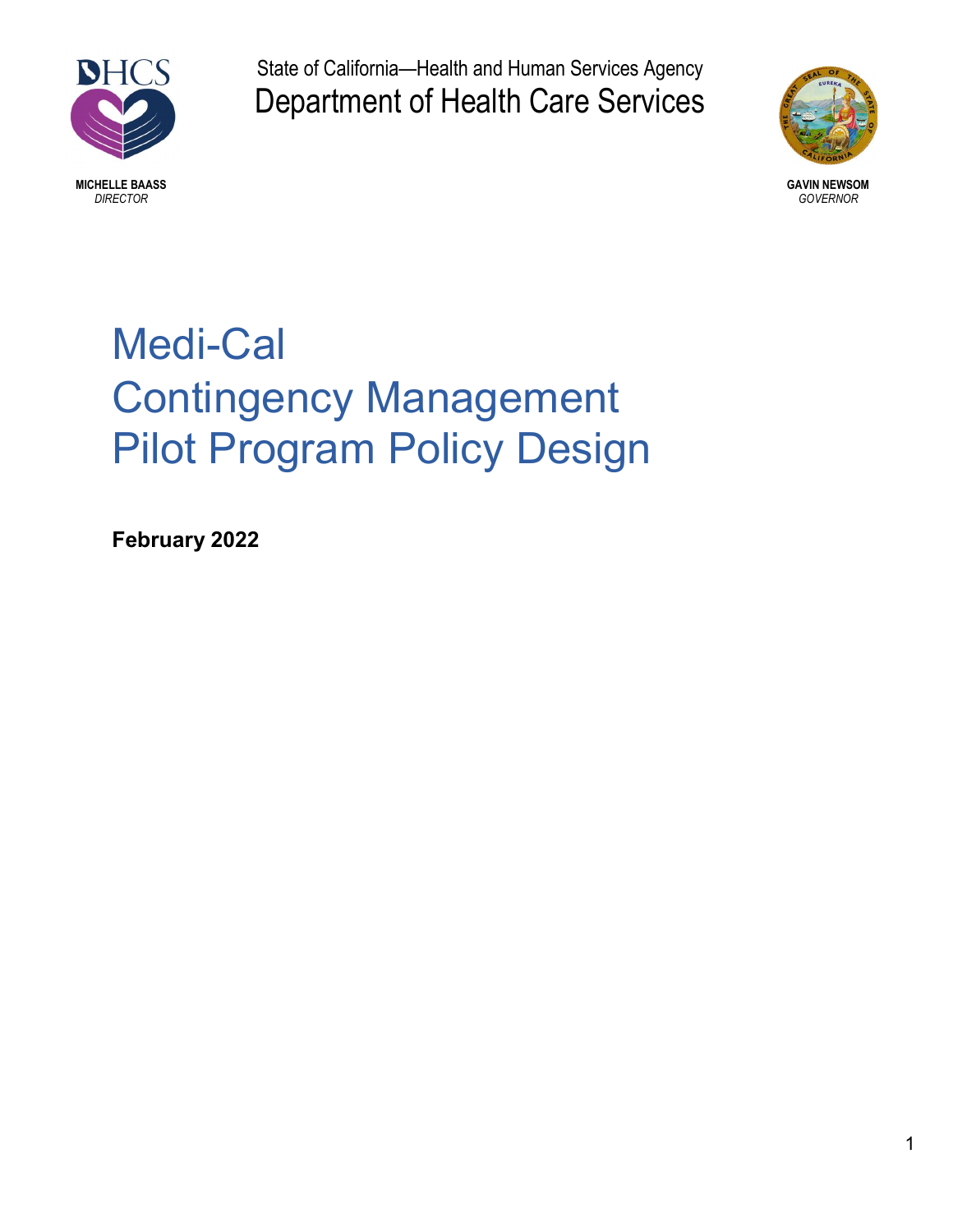# **Contents**

|                                                   | . 21 |
|---------------------------------------------------|------|
|                                                   |      |
|                                                   |      |
|                                                   |      |
| <b>Contingency Management Staffing Activities</b> | 26   |
|                                                   |      |
|                                                   |      |
|                                                   |      |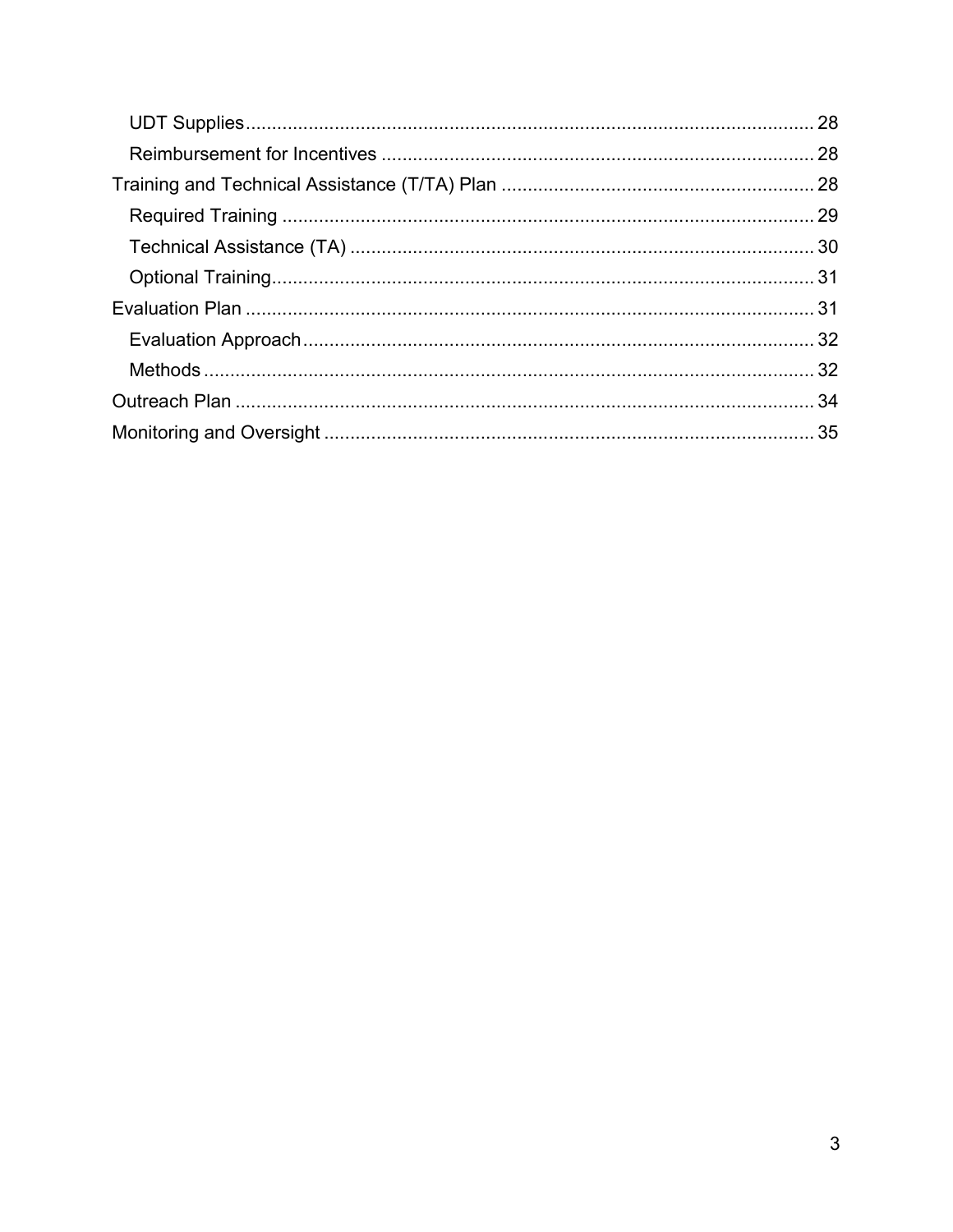# **Introduction**

This California Advancing and Innovating Medi-Cal (CalAIM) Contingency Management Pilot Program Policy Design is intended to serve as a guide for Drug Medi-Cal Organized Delivery System (DMC-ODS) counties, DMC-ODS providers, web-based and mobile incentive manager vendors, and other key stakeholders on the implementation of California Medi-Cal's Contingency Management (CM) pilot. The CM pilot will run from July 2022 through March 2024. Counties and providers may begin preparations prior to benefits becoming available no earlier than July 1, 2022. The Department of Health Care Services' (DHCS) primary goal for the pilot is to determine how to scale a proven treatment for stimulant use disorder (StimUD) in Medi-Cal in a large, complex state, supporting DHCS' broader policy goals to:

- Address the ongoing and shifting substance use disorder (SUD) crisis in California through the implementation of evidence-based treatments and practices; and
- Improve the health and well-being of Medi-Cal beneficiaries living with StimUD, as measured by a reduction or cessation of drug use and longer retention in treatment.

In January 2022, DHCS released a draft policy design in partnership with nationally recognized experts from the University of California, Los Angeles (UCLA) Integrated Substance Abuse Programs and key stakeholders. This document incorporates the thoughtful feedback received from stakeholders on aspects of the CM pilot program design. DHCS anticipates providing additional guidance to counties and providers in the coming months, and continuing stakeholder engagement to prepare for the implementation of the CM pilot program.

# Background on Need in California

.

Similar to other states, California is grappling with a persistent and shifting SUD crisis. While opioids still account for the largest share of drug-related deaths in the state, deaths from methamphetamine and other stimulants have almost quadrupled since 2010. <sup>i</sup> Among chronic users, stimulants can cause cognitive impairments, psychosis, violent behavior and cardiac and pulmonary disease.<sup>ii</sup> The number of people in California and around the country using multiple substances at the same time ("polysubstance use") is also increasing; in 2017, about half of stimulant-involved deaths nationwide also involved opioids.<sup>iii</sup> The widely covered overdose crisis focused on White and American Indian/Alaska Native populations, but in the past decade, the most dramatic increases in overdose rates have been among Black populations, due in part to stimulant and polysubstance use.<sup>iv</sup> Last year, the rate of increase in stimulantrelated overdose deaths was 40% for Black populations, nearly twice the increase experienced by the population as a whole.<sup>v</sup> These trends make it imperative to offer effective treatment to people living with StimUD, both as a matter of saving lives and as a matter of addressing historical disparities in the SUD treatment system.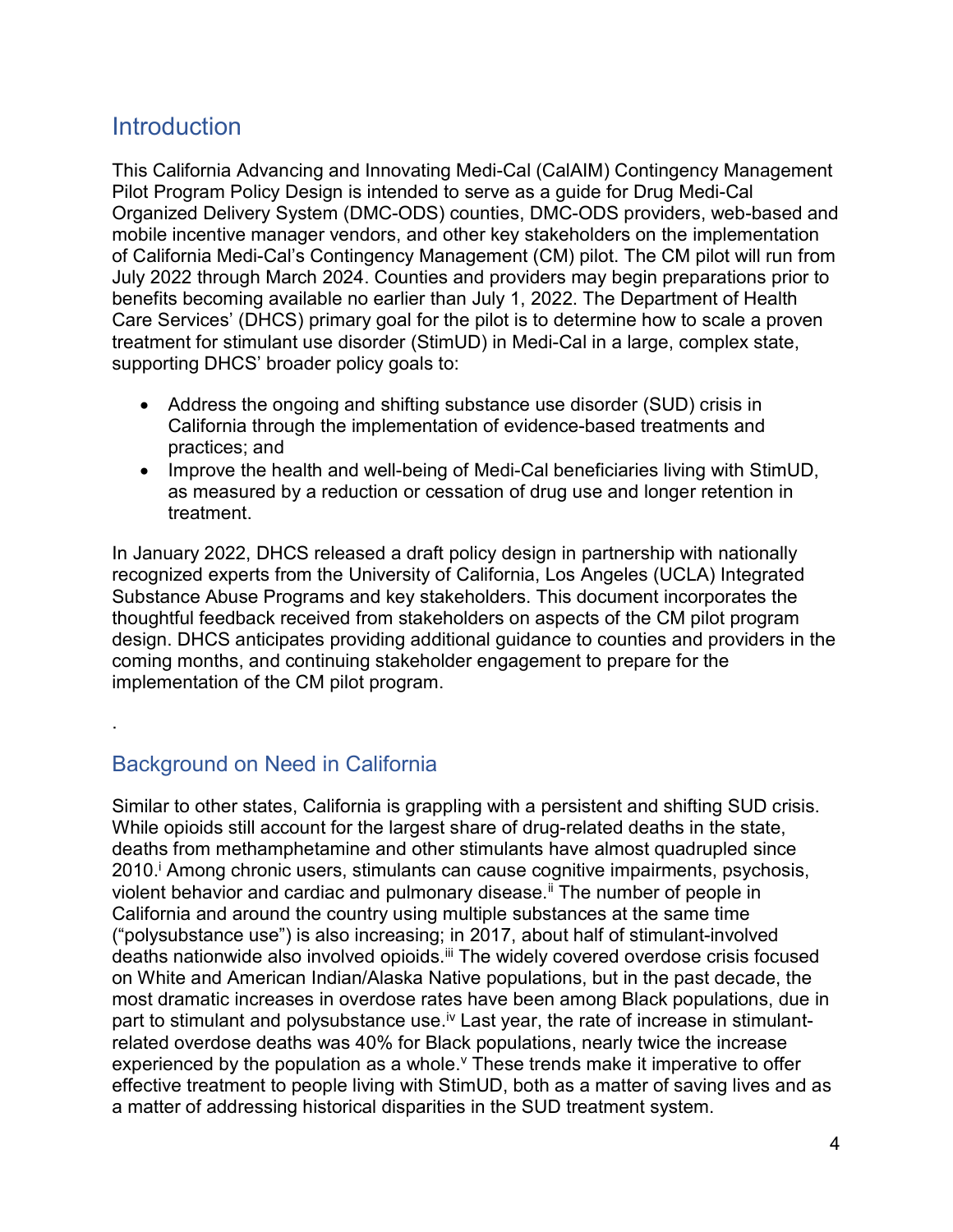Unlike for opioid use disorder (OUD) and alcohol use disorder, no Food and Drug Administration-approved medications exist to treat StimUD. However, evidence-based practices (EBPs) can be deployed, including motivational interviewing, community reinforcement approach (CRA), cognitive behavioral therapy (CBT) and, most importantly, CM. vi

# What Is Contingency Management (CM)?

CM is an EBP that recognizes and reinforces individual positive behavior change consistent with meeting treatment goals, including medication adherence, as well as substance and stimulant nonuse. Under California's initial design, CM provides motivational incentives for nonuse of stimulants as evidenced by negative drug tests. The motivational incentives are an inherent and central element of CM treatment. The immediate delivery of the incentive helps tip decision-making toward avoiding stimulant use to manage difficult periods. CM repeatedly has demonstrated robust outcomes, including reduction or cessation of drug use and longer retention in treatment.<sup>vii, viii, ix, x, xi</sup>

To expand access to evidence-based treatment for StimUD, DHCS intends to pilot Medi-Cal coverage of CM in select DMC-ODS counties beginning July 1, 2022, in accordance with recent approval from the Centers for Medicare & Medicaid Services (CMS) as part of the CalAIM demonstration.<sup>xii</sup> As part of the pilot, eligible Medi-Cal beneficiaries may participate in a structured 24-week outpatient CM program, followed by six or more months of additional recovery support services. Individuals will be able to earn motivational incentives in the form of low-denomination gift cards, with a total retail value determined for each treatment episode. DHCS is committed to ensuring that its CM pilot has guidelines that protect against fraud and abuse. In particular, DHCS is mindful of the importance of not violating the federal Civil Monetary Penalties Law (CMPL) or the Anti-Kickback Statute (AKS), which are enforced by the U.S. Department of Health and Human Services Office of the Inspector General (OIG). The federal government has explicitly recognized that motivational incentives delivered as part of the Medicaid-covered CM benefit according to the CM protocol for the pilot do not implicate the AKS and CMPL in the state's approved CaIAIM Demonstration.<sup>xiii</sup> DHCS is committed to implementing CM with strong guardrails in place to ensure the integrity of CM, promote fidelity to the EBP and mitigate the risk of fraud, waste or abuse associated with the distribution of motivational incentives.

The proposed pilot will run through March 2024. DHCS will first implement CM using a web-based incentive manager vendor (with printable gift cards) and anticipates phasing in a mobile incentive manager vendor with participating counties and providers at a later date. By implementing both web-based and mobile incentive manager options, DHCS seeks to ensure program participants without smartphones or reliable broadband access are able to receive CM services.

DHCS began working with DMC-ODS counties and providers in fall 2021 to plan for a staggered implementation with the first cohort of counties (Phase I) and providers starting in July 2022 and the second cohort (Phase II) implementing CM starting between September and December 2022. In November 2021, DHCS released an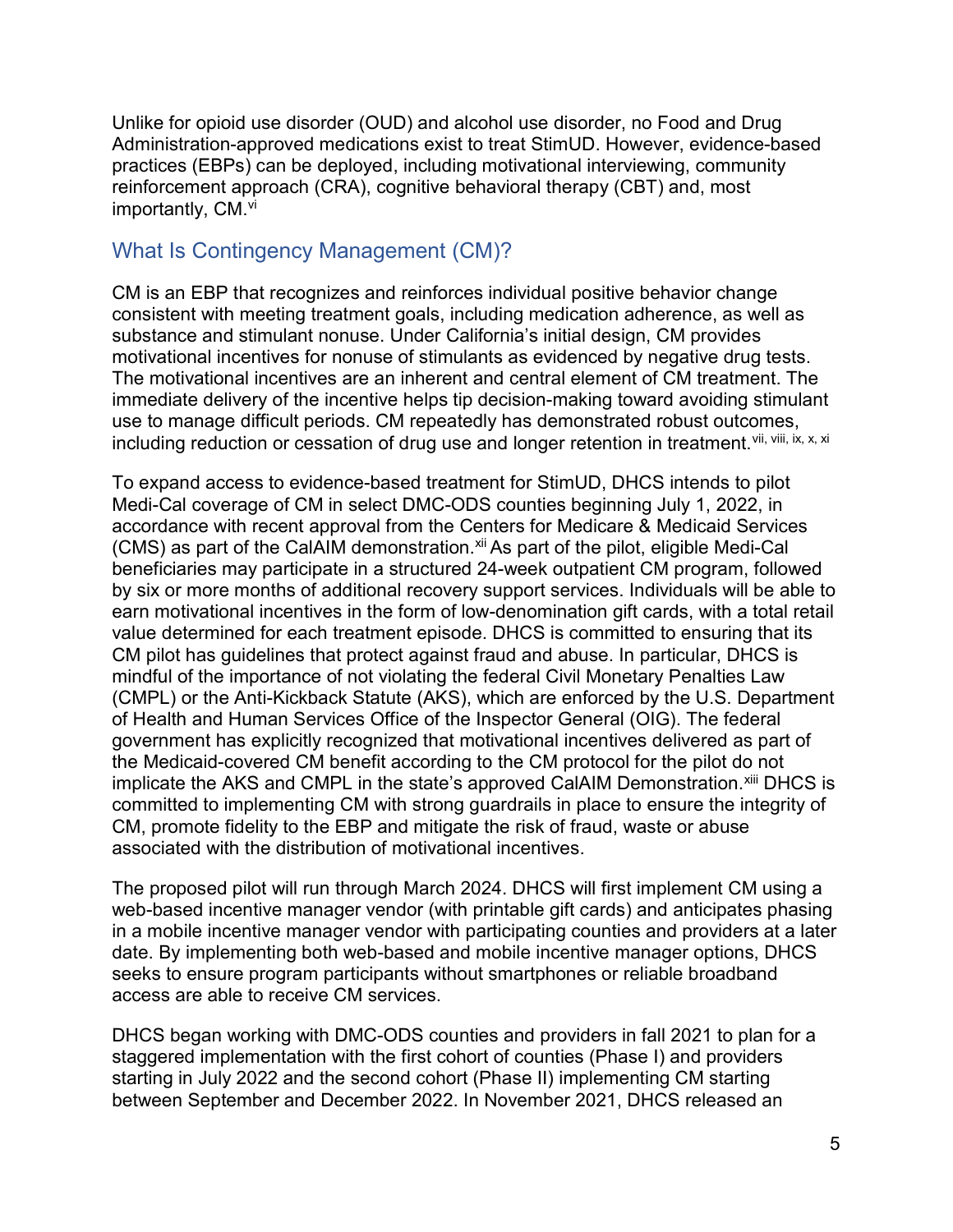expression of interest (EOI) to initially gauge county interest in participation in the pilot, followed by a request for applications (RFA) in January 2022 to formalize DMC-ODS counties' commitments to participate in the pilot with Phase I county approvals announced in late February. Counties interested in participating in Phase II of the CM pilot program must submit a letter of intent by mid-February indicating their interest to participate in the pilot and an RFA response by April 2022.

Beginning in April 2022, DHCS will provide participating Phase I counties with startup funding to assist in hiring a designated CM coordinator and establishing CM program infrastructure. In addition, DHCS will provide participating counties and SUD providers comprehensive trainings with ongoing TA throughout the pilot period beginning in May 2022. Finally, DHCS will conduct a robust evaluation to determine the program's impact on participants' changing behaviors around stimulant use. DHCS will cover the nonfederal share of CM, training costs, drug testing and other administrative costs incurred by providers and counties to deliver CM in accordance with the pilot policy design.

DHCS intends to use the pilot as a basis for informing the design and implementation of a statewide CM benefit through the DMC-ODS program, pending budgetary and statutory authority.

### Implementation Timeline

DHCS will launch the CM benefit in select DMC-ODS counties using county-contracted providers beginning on July 1, 2022, with additional DMC-ODS counties and providers joining in a second cohort between September and December 2022. The pilot program will run through March 31, 2024. Medi-Cal beneficiaries who meet the eligibility criteria required by DHCS will initiate treatment between July 1<sup>st</sup>, 2022 and December 31<sup>st</sup>, 2023. DHCS, counties, providers and key stakeholders will collaborate to meet key milestones related to the design and implementation of the pilot program, which are detailed in a tentative schedule in Table 1 below. DHCS plans to conduct monthly stakeholder workgroup meetings throughout the design and implementation of the CM Pilot Program.

| <b>Table 1: Proposed Implementation Timeline</b> |                                                         |  |
|--------------------------------------------------|---------------------------------------------------------|--|
| <b>Date</b>                                      | <b>Activity</b>                                         |  |
| November 2021                                    | Released EOI for DMC-ODS counties                       |  |
| December 2021                                    | Received federal approval for CM Medi-Cal Pilot Program |  |
| January 2022                                     | Released RFA for DMC-ODS counties                       |  |

These milestones are reviewed in further detail in later sections of this paper.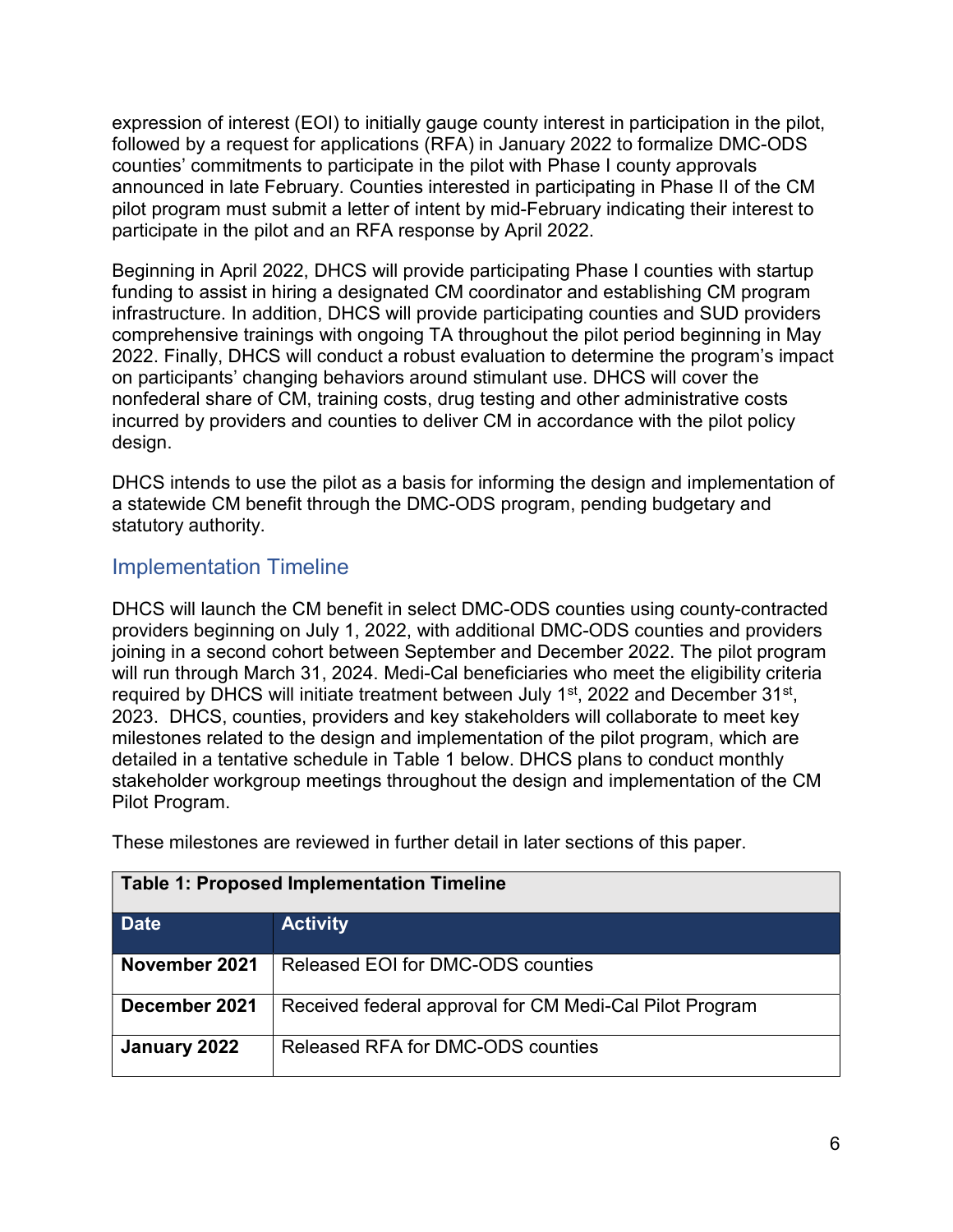| <b>Table 1: Proposed Implementation Timeline</b> |                                                                                       |  |
|--------------------------------------------------|---------------------------------------------------------------------------------------|--|
| <b>Date</b>                                      | <b>Activity</b>                                                                       |  |
|                                                  | Hosted two informational webinars for DMC-ODS counties and<br>interested providers    |  |
|                                                  | Facilitated stakeholder meeting with CalAIM behavioral health<br>workgroup            |  |
|                                                  |                                                                                       |  |
|                                                  | Deadline for Phase I counties to respond to RFA                                       |  |
|                                                  | Deadline for Phase II counties to submit Letter of Intent                             |  |
| February 2022                                    | Identify DMC-ODS counties participating in Phase I                                    |  |
|                                                  |                                                                                       |  |
|                                                  |                                                                                       |  |
| <b>March 2022</b>                                | Release RFA for incentive manager vendor                                              |  |
|                                                  | Deadline for Phase II counties to respond to RFA                                      |  |
| April 2022                                       |                                                                                       |  |
|                                                  | Deadline for incentive manager vendors to respond to RFA                              |  |
|                                                  | Award web-based incentive manager vendor contract                                     |  |
|                                                  | Identify DMC-ODS counties participating in Phase II                                   |  |
| May 2022                                         | Begin training and technical assistance (T/TA) for counties,<br>providers and vendors |  |
| <b>June 2022</b>                                 | Conduct provider readiness reviews                                                    |  |
| <b>July 2022</b>                                 | Phase I DMC-ODS counties launch CM                                                    |  |
|                                                  | Begin data collection for evaluation                                                  |  |
| September 2022                                   | Phase II DMC-ODS counties launch CM at the earliest                                   |  |
| October 2022                                     | Release preliminary assessment of CM program launch                                   |  |
| December 2022                                    | Phase II DMC-ODS counties launch CM at the latest                                     |  |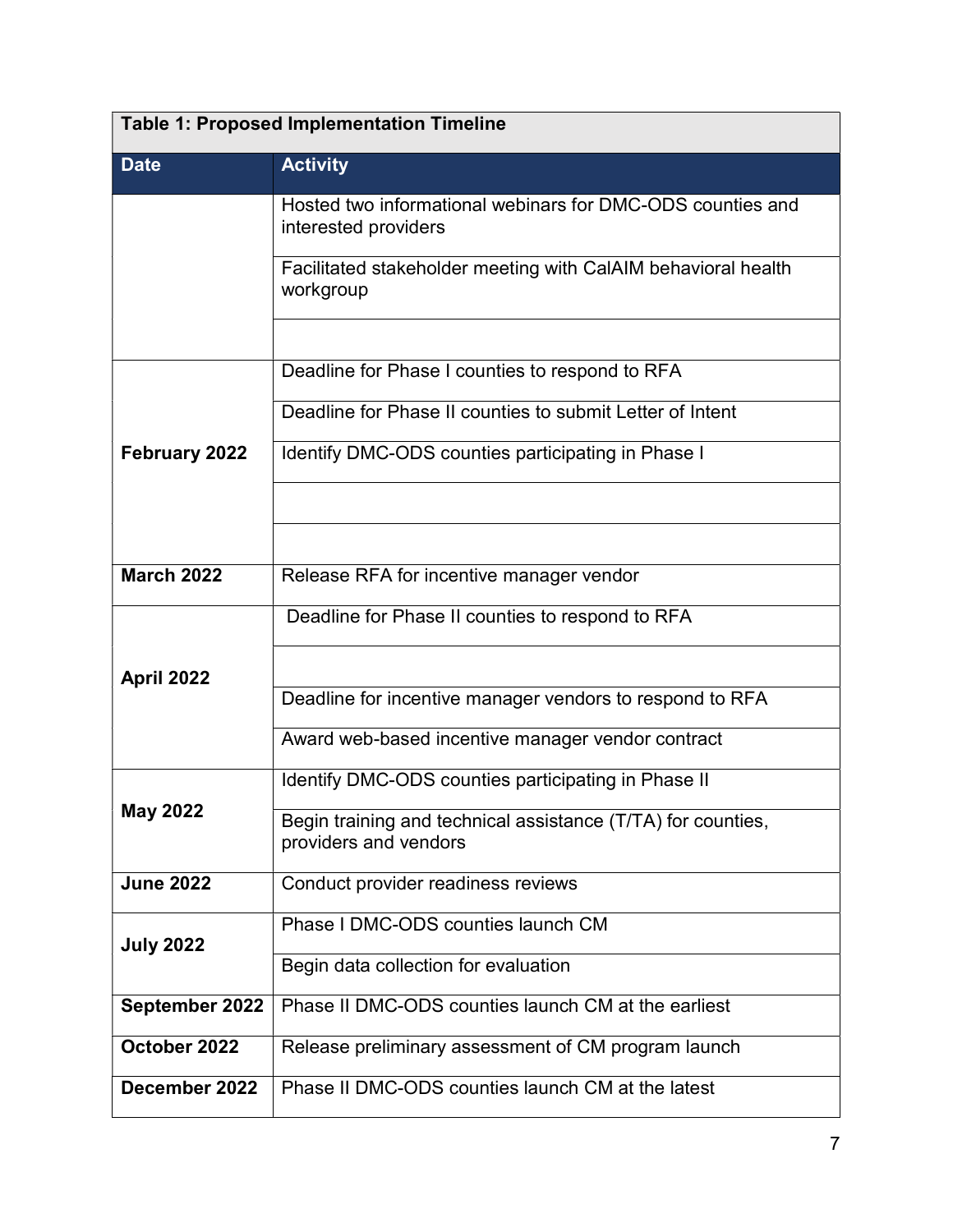| <b>Table 1: Proposed Implementation Timeline</b> |                                   |  |
|--------------------------------------------------|-----------------------------------|--|
| <b>Date</b>                                      | <b>Activity</b>                   |  |
|                                                  |                                   |  |
|                                                  | Conduct provider fidelity reviews |  |
| <b>July 2023</b>                                 | Release interim evaluation report |  |
| <b>March 2024</b>                                | Conclude CM pilot                 |  |
| <b>July 2024</b>                                 | Release final evaluation report   |  |

# Roles and Responsibilities of Key Stakeholders

The design and implementation of an effective CM pilot require close and regular collaboration among a number of entities, including the state, participating DMC-ODS counties, participating SUD providers, vendors, trainers and program evaluators. Each entity has a specific role and key responsibilities it will need to execute; these roles and responsibilities are described briefly below and expanded upon in greater detail in subsequent sections.

### **DHCS**

DHCS will lead all aspects of the design, implementation and monitoring of the overall implementation of the CM Pilot Program, which will be informed by ongoing and close engagement with participating DMC-ODS counties, SUD providers offering CM, vendors, Medi-Cal beneficiaries and other key stakeholders.

DHCS' key responsibilities include:

- Funding. DHCS will provide funding for the pilot, including training resources, startup funds for capacity building and other activities to prepare counties and providers to implement the pilot, as well as funding to support the provision of CM to eligible Medi-Cal beneficiaries. DHCS will provide the nonfederal share of the Medicaid service and administrative costs for CM services. Additional information regarding the CM reimbursement approach is discussed later in this document.
- Contracts. DHCS will also directly manage the contracts with the DMC-ODS counties, UCLA training and evaluation teams, the web-based and mobile incentive manager vendor(s) and any other vendors it chooses to contract with to support the CM pilot.
- Oversight. DHCS will work closely with counties to monitor the pilot to ensure that beneficiaries are receiving CM services in accordance with program requirements and as a safeguard against fraud, waste and abuse. While a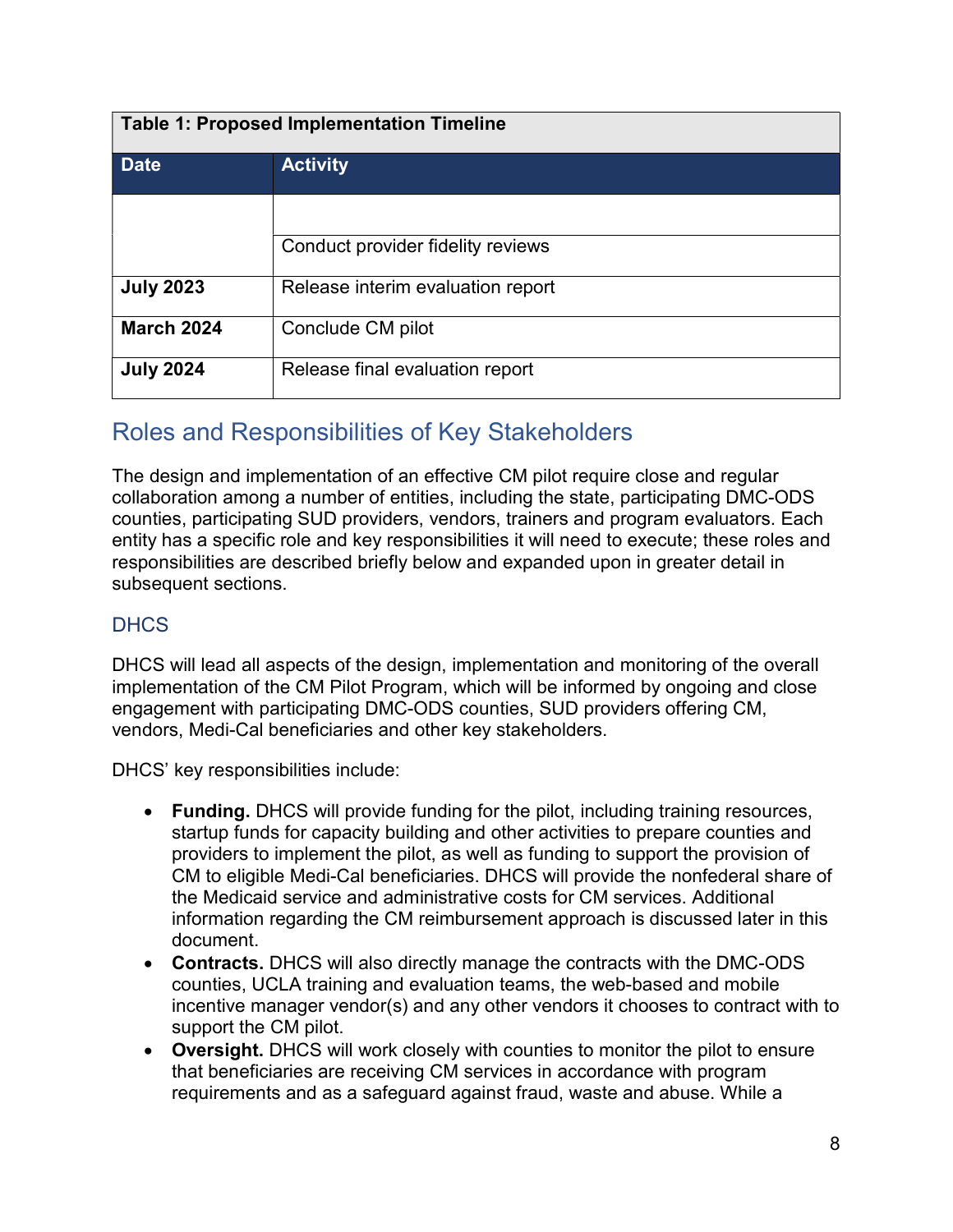DHCS contractor will provide a readiness review and fidelity review for every provider, DHCS expects counties to oversee the benefit as part of their DMC-ODS monitoring and oversight responsibilities. DHCS will release an audit tool for counties to use to monitor providers. This tool will align with the fidelity review tools will be developed by the state's contracted trainer and program evaluator. The oversight roles of DHCS and the counties are under further development.

- T/TA. DHCS, with the assistance of UCLA, will sponsor initial and ongoing training for counties and providers to implement CM, as well as targeted technical assistance (TA) to individual providers.
- Evaluation. DHCS, with the assistance of UCLA, will conduct a rigorous evaluation of the CM pilot to determine its efficacy and help inform the design and implementation of a statewide CM benefit. Per federal demonstration requirements, the evaluation of CM will be incorporated into the broader evaluation of the CalAIM 1115 demonstration.
- Outreach. DHCS will develop a communications and outreach strategy, building on current efforts, that educates and informs individuals in California about CM and its availability in the Medi-Cal program that will implemented in collaboration with participating DMC-ODS counties and providers.

# DMC-ODS Counties

Participation in the CM Pilot Program will be optional for DMC-ODS counties only. Counties may request approval to participate in the CM Pilot Program by responding to the RFA issued in January 2022. All counties that DHCS determines are able to meet the criteria for participation in the CM pilot program by the implementation date will be approved to participate in the CM pilot Program. To ensure that counties and CM providers are sufficiently trained and equipped to deliver CM in accordance with DHCS' developed protocols, DHCS anticipates offering a two-phase implementation, with an initial cohort of counties and select providers beginning in July 2022 and others between September and December 2022. Counties must propose a Phase I or Phase II start date for pilot participation and describe their plan to implement CM at one or more provider sites by the start date in their RFA responses. Depending on the availability of resources, DHCS may need to work with counties to identify whether an individual county will participate in Phase I or Phase II. Counties approved for participation in the CM Pilot Program will be required to work with DHCS and the web-based and mobile incentive manager vendor(s) to prepare for and implement the CM pilot.

Each participating county's key responsibilities include:

• Network Development. Counties participating in CM will be required to build throughout the pilot a network of CM providers that are equipped to serve Medi-Cal beneficiaries living with StimUD in accordance with DHCS requirements. DHCS, with the assistance of UCLA, will assist counties in gauging the readiness of providers to offer CM, including staggering onboarding of providers who will participate in the pilot.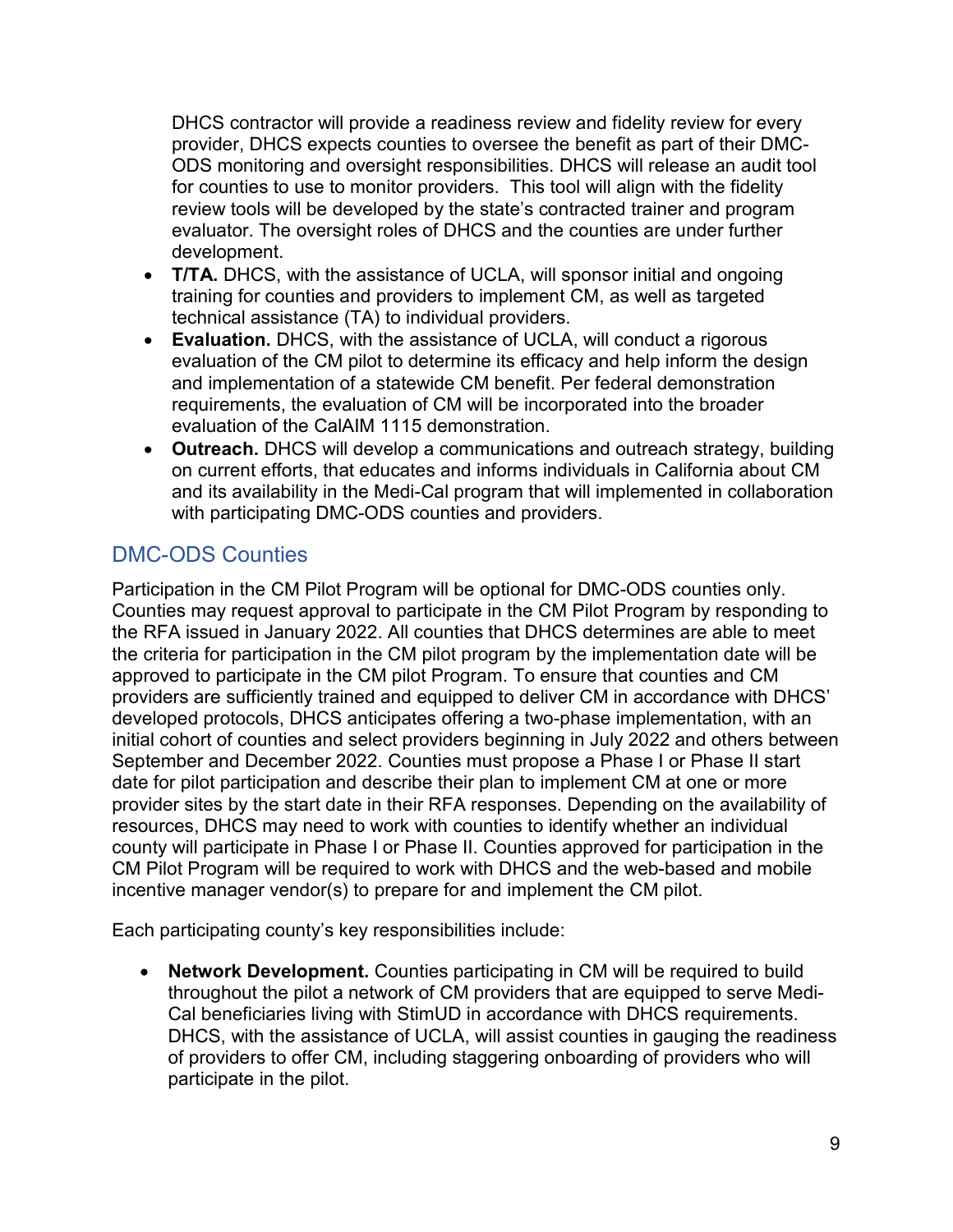- T/TA. Counties will participate in required trainings to enable them to manage CM services delivered through the pilot as well as help facilitate the provision of T/TA for SUD providers offering CM.
- Funding and Reimbursement. Counties will be responsible for adhering to the funding and reimbursement guidance that will be forthcoming from DHCS. The guidance will include a suggested reimbursement rate range for counties to consider for reimbursing CM.
- Reporting. Counties will be required to collect information from their providers and share it with DHCS to support oversight and monitoring of pilot services as well as inform the state's evaluation of the pilot.
- Monitoring and Quality Improvement. Counties will work with DHCS and UCLA in reviewing readiness and fidelity reviews and assisting providers in delivering high-quality CM and will work with these organizations to troubleshoot programmatic and technical issues.

# SUD Providers

DMC-ODS providers that offer nonresidential levels of care, including outpatient, intensive outpatient, narcotic treatment programs (NTPs) or partial hospitalization, will be eligible to provide CM services to qualifying Medi-Cal beneficiaries living with StimUD in accordance with federal, DHCS and their DMC-ODS county's requirements.

Among their responsibilities, participating SUD providers will be required to participate in the following activities:

- T/TA. Providers will participate in required DHCS-conducted trainings prior to and during the CM pilot, take part in an initial readiness review and participate in ongoing TA to ensure that providers are delivering services in accordance with evidence-based protocols.
- Assessment and Treatment Documentation. Providers shall screen and assess beneficiaries consistent with DMC-ODS requirements, including the requirement for an American Society of Addiction Medicine (ASAM) assessment within 30 days of entry to care (up to 60 days for adolescents or clients experiencing homelessness) and shall follow DHCS documentation standards, as part of CalAIM. The provider shall determine beneficiary eligibility for CM services in accordance with the eligibility standards included below and provide other treatment and recovery services as indicated, based on the beneficiary's needs (e.g., individual or group therapy, care coordination, peer services).
- Eligibility Verification. Providers shall verify Medicaid eligibility of beneficiaries participating in CM at least weekly.
- Service Delivery. Providers shall have a dedicated CM coordinator to provide CM to all qualified participants, including those who elect to receive incentives via the web-based or mobile incentive manager vendor(s).
- Reporting. Providers shall provide an efficient set of data to support regular monitoring of the pilot as well as the DHCS evaluation of the pilot. This will include the submission of claims data for reporting and reimbursement purposes.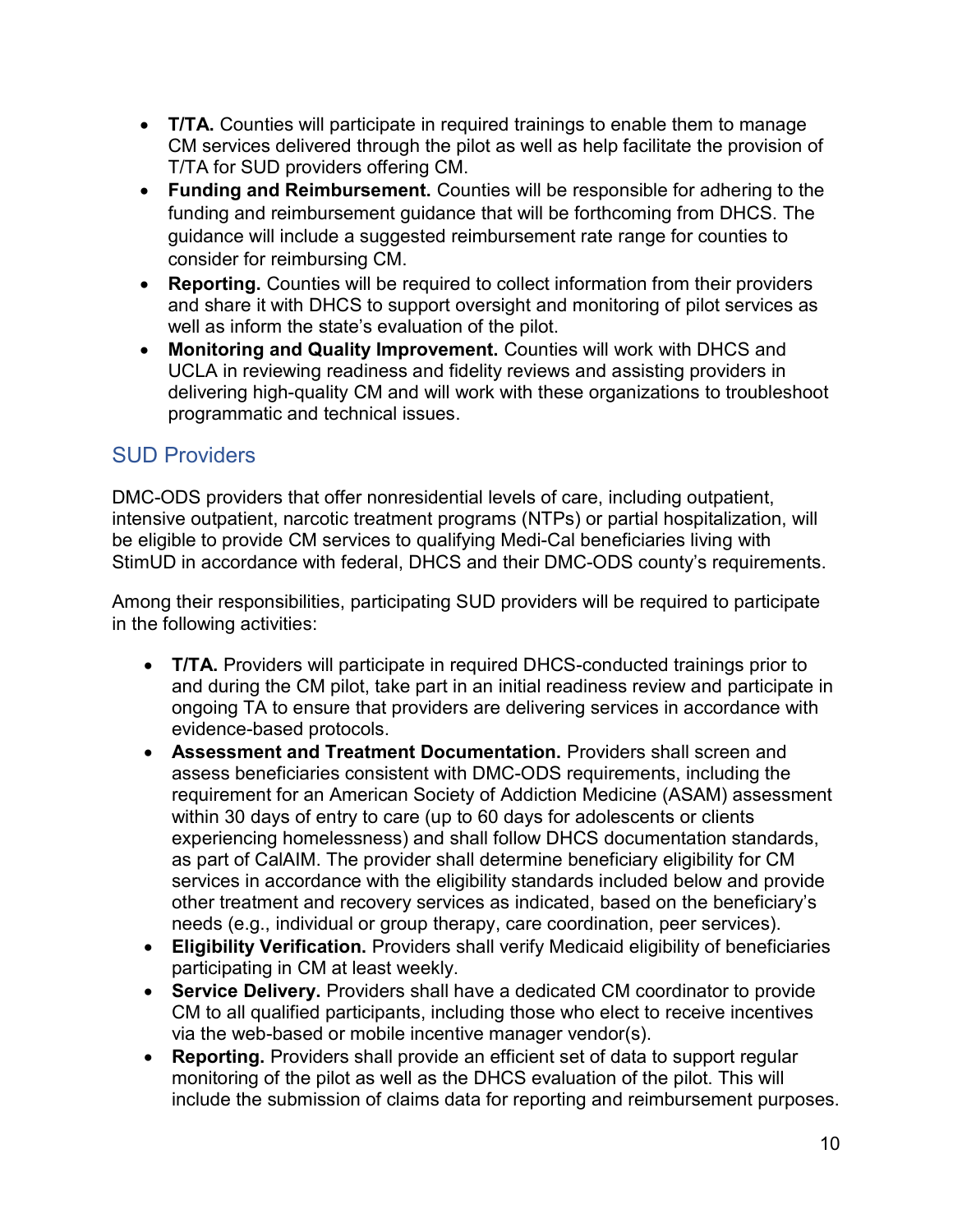### Web-Based Incentive Manager Vendor

DHCS intends to contract with a web-based incentive manager vendor to manage the tracking and distribution of incentives to Medi-Cal beneficiaries. The web-based incentive manager vendor will be selected through a Request for Application (RFA) process in early 2022 and will be active in participating counties at the launch of the pilot program in July 2022. At the start of the pilot, the web-based incentive manager vendor will be responsible for incentive distribution for all program participants through electronic or paper gift cards. The incentive manager vendor will distribute gift cards through e-mail or other means developed by this vendor to CM clients.

The web-based incentive manager vendor will be responsible for calculating incentive amounts based on urine drug test results, disbursing incentives to program participants and tracking incentive payment dates and amounts over time in accordance with DHCS protocols.

The web-based incentive manager vendor will also be required to demonstrate readiness prior to implementation of the pilot, participate in DHCS training and technical assistance preceding and during the pilot, and adhere to reporting, privacy and security requirements.

### Mobile Incentive Manager Vendor(s)

DHCS also intends to contract with one or more mobile incentive manager vendor(s) to enable Medi-Cal beneficiaries to receive motivation incentives via their smart devices, which will be phased in during the pilot program. Once the mobile incentive manager vendor(s) are operational, providers will be able to offer new program participants the option to use either the web-based or mobile incentive manager. Participants will not be able to switch from the web-based to the mobile incentive manager partway through the CM program. Participants will, however, be able to switch from the mobile to the webbased incentive manager as needed (e.g., if they lose their mobile device or do not have sufficient broadband access or available data).

Similar to the web-based incentive manager vendor(s), the mobile incentive manager vendor(s) will be required to calculate incentive amounts based on urine drug test results, disburse incentives to program participants and track incentive payment dates and amounts over time through both a patient-facing mobile application and a providerfacing portal. While some existing mobile incentive manager vendors also provide drug testing, counseling and peer services in other settings, the mobile incentive manager vendor(s) will not be permitted to offer DMC-ODS billable services such as individual counseling, group counseling or case management during the CM pilot. DHCS may, however, include in the contract other functionalities, such as appointment reminders, self-assessment surveys and other features.

The mobile incentive manager vendor(s) will also be required to demonstrate readiness, participate in DHCS trainings and adhere to reporting, privacy and security requirements.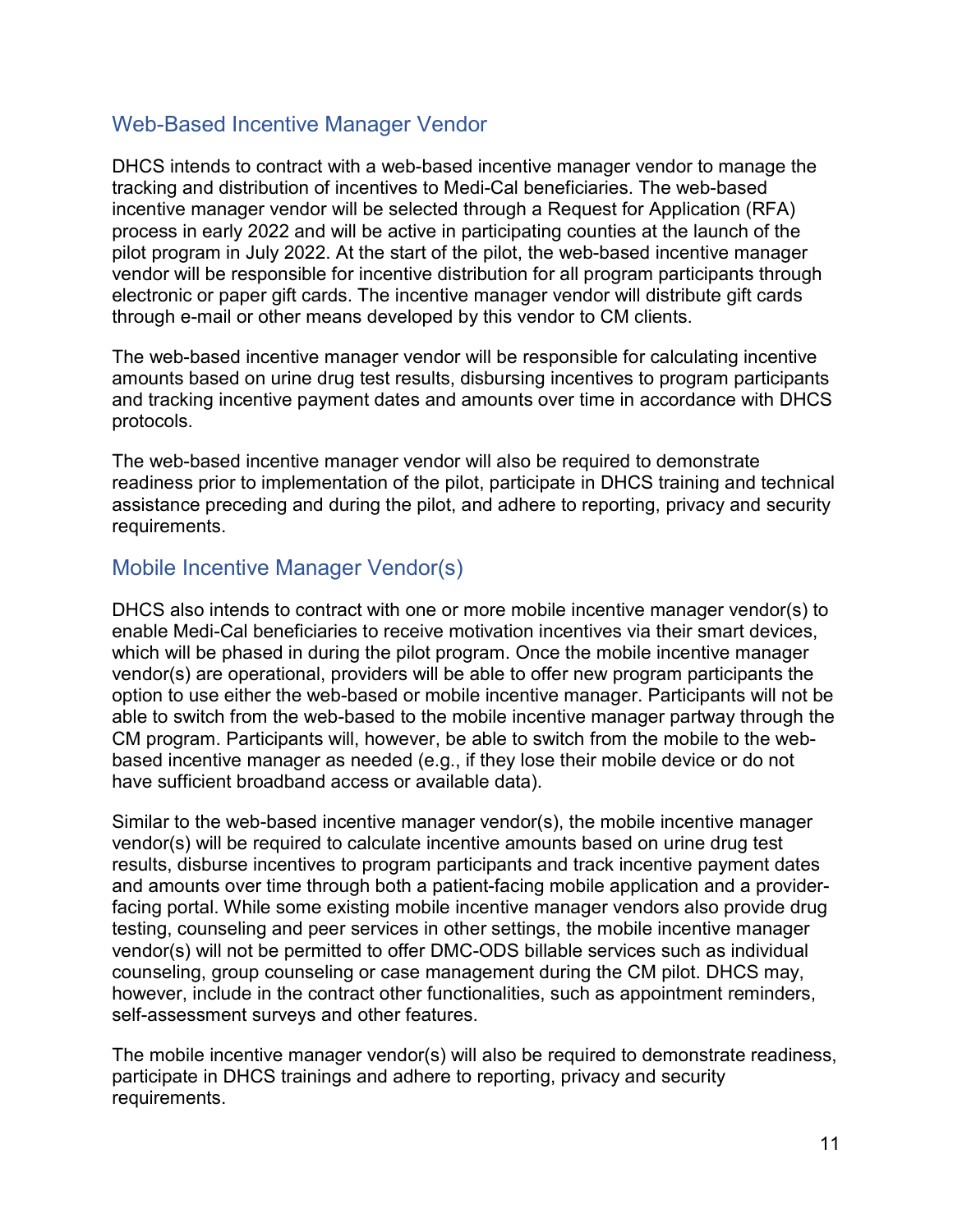# County Selection and Implementation Activities

Counties will be critical DHCS partners in the implementation of the CM pilot. Counties that participate in DMC-ODS can apply to participate in the CM pilot with benefits beginning in July 2022 (Phase I) or between September and December 2022 (Phase II). All counties that DHCS determines are able to meet the criteria for participation in the CM pilot program by the implementation date will be approved to participate in the CM Pilot Program. Participating counties will work closely with DHCS, SUD providers, trainers, vendors and program evaluators to implement CM services. DHCS released an EOI for counties in November 2021, followed by a formal RFA for counties to complete due February 15, 2022. Counties needing an extension on the application are required to submit a letter of interest to DHCS by February 15, 2022, including all providers and providers sites that have to date agreed to participate in the program. DHCS plans to identify the DMC-ODS counties that will participate in Phases I of the pilot program in February 2022, and DMC-ODS counties that will participate in Phase II of the pilot program in May 2022.

# Expression of Interest (EOI)

To help inform the design of the CM program, specifically the training needs of counties and their providers, DHCS shared a nonbinding EOI with DMC-ODS counties in November 2021. The EOI solicited information from counties regarding their interest in participating in the pilot, the number of providers they anticipated would be interested in offering and ready to offer CM in 2022, estimates on the number of beneficiaries living with StimUD the counties anticipate would participate in the program, and the types of support they and SUD providers will require to participate in the program. DHCS has incorporated the feedback received from the counties in its CM training and evaluation plans. Specific findings from the EOI include:

- Approximately two-thirds of respondents (21 counties) expressed interest in participating in the pilot program. An additional eight counties are "maybe" interested in participating in the program.
- In total, interested counties estimate 337 providers will offer CM as part of the pilot. Most interested counties (19) anticipate having between one and five participating providers, with two larger counties (Alameda, Los Angeles) estimating that 20+ providers will offer CM.
- The majority of interested counties (23 counties) anticipate that at least some provider organizations will be prepared to implement CM beginning July 1, 2022.
- Most respondents (16 counties) expect at least some participating provider organizations to be NTPs.
- In total, interested DMC-ODS counties estimate that more than 20,000 eligible Medi-Cal beneficiaries will participate in the pilot program.
- All counties (100%) report interest in offering CM using both the web-based and mobile incentive manager(s).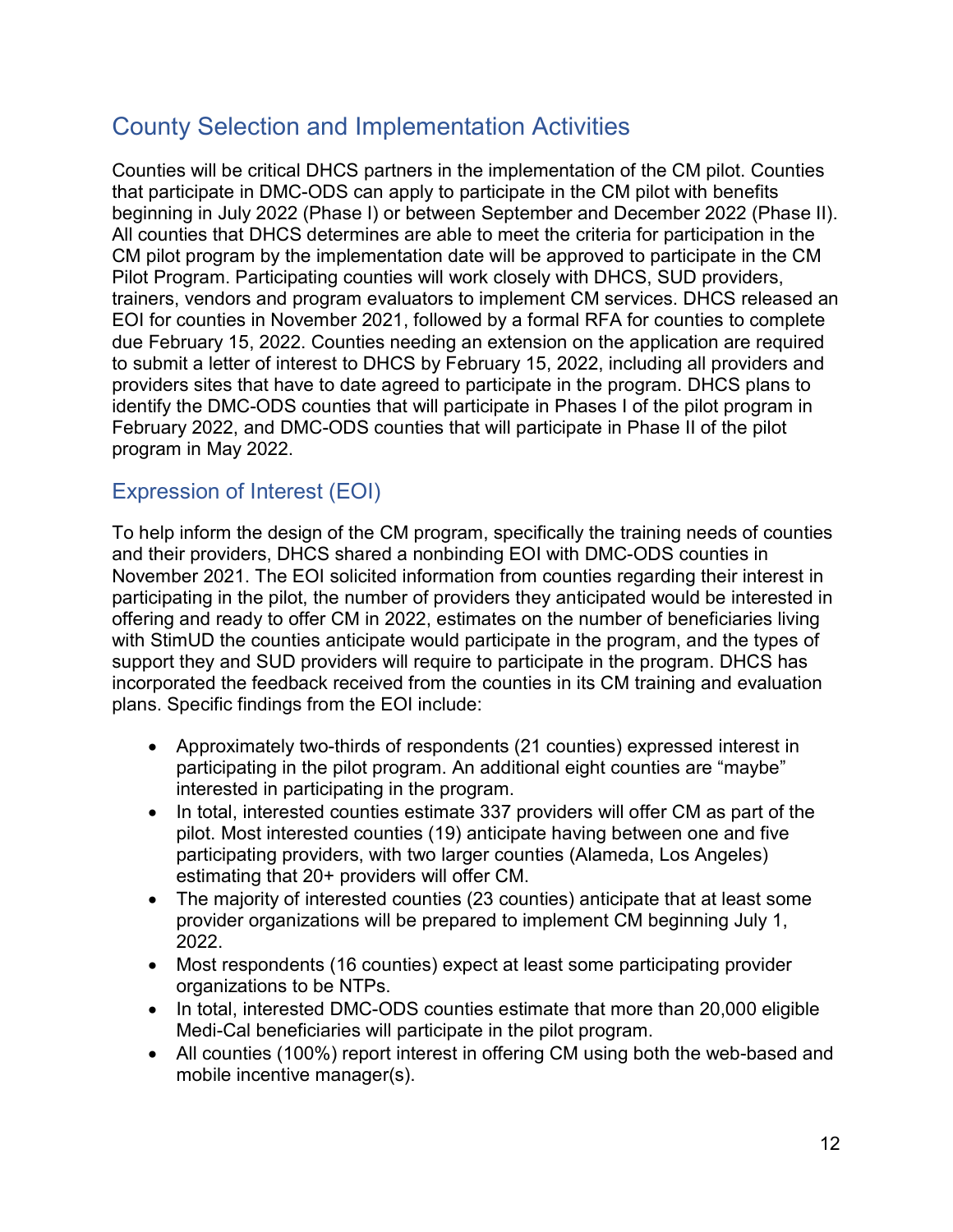The vast majority of counties report needing on-demand training for individual clinicians (88%), workflow support (81%), IT TA for providers (78%), CM TA for providers (75%) and live virtual training for individual clinicians (75%).

DHCS recognizes these are preliminary estimates and will work with approved counties and providers to ensure a thoughtful and well-planned implementation. DHCS intends to cohort the number of counties and providers that offer CM to ensure counties and providers are sufficiently supported during implementation.

# Request for Applications (RFA)

In January 2022, DHCS disseminated an RFA to counties participating in the DMC-ODS program. The intent of the RFA is to formalize counties' intent to participate in the CM pilot, revise estimates regarding the potential number of providers that will offer CM, and define conditions of participation that counties will need to meet (either on application or soon after). Among counties that intend to participate, the RFA will also gauge their interest in participating in Phase I of implementation in July 2022 or Phase II with services beginning between September and December 2022.

The RFA includes:

- County-provided information, including:
	- o Current care options for individuals living with StimUD.
	- o The proposed network of providers that would participate in the CM Pilot Program and dates when they will be prepared to implement CM.
	- o Available support or TA needed by counties and providers to implement the CM Pilot Program.
	- o Interest in implementing in Phase I beginning in July 2022 or in Phase II between September and December 2022.
- Attestations by the county, including:
	- o Willingness to participate in the pilot.
	- o Collecting provider reporting information in a consistent process or format (e.g., web portal) and report information consistent with the reporting schedule developed by the evaluation team.
	- o Allowing only contracted DMC-ODS providers enrolled/certified in Medi-Cal (new or existing) to participate in the pilot.
	- o Designating at least one CM coordinator per program.
	- o Allowing only Medi-Cal beneficiaries residing in a participating DMC-ODS county to receive services from a participating DMC-ODS provider.
	- $\circ$  Executing contracts with providers by a certain date so that statewide training efforts for initial providers participating in Phase I counties can begin on May 1, 2022.
	- o Participating in training for county staff.
	- o Facilitating training for participating providers.
	- o Verifying that staff offering CM in contracted provider organizations are trained on all aspects of CM before they render services.
	- o Participating in ongoing T/TA efforts.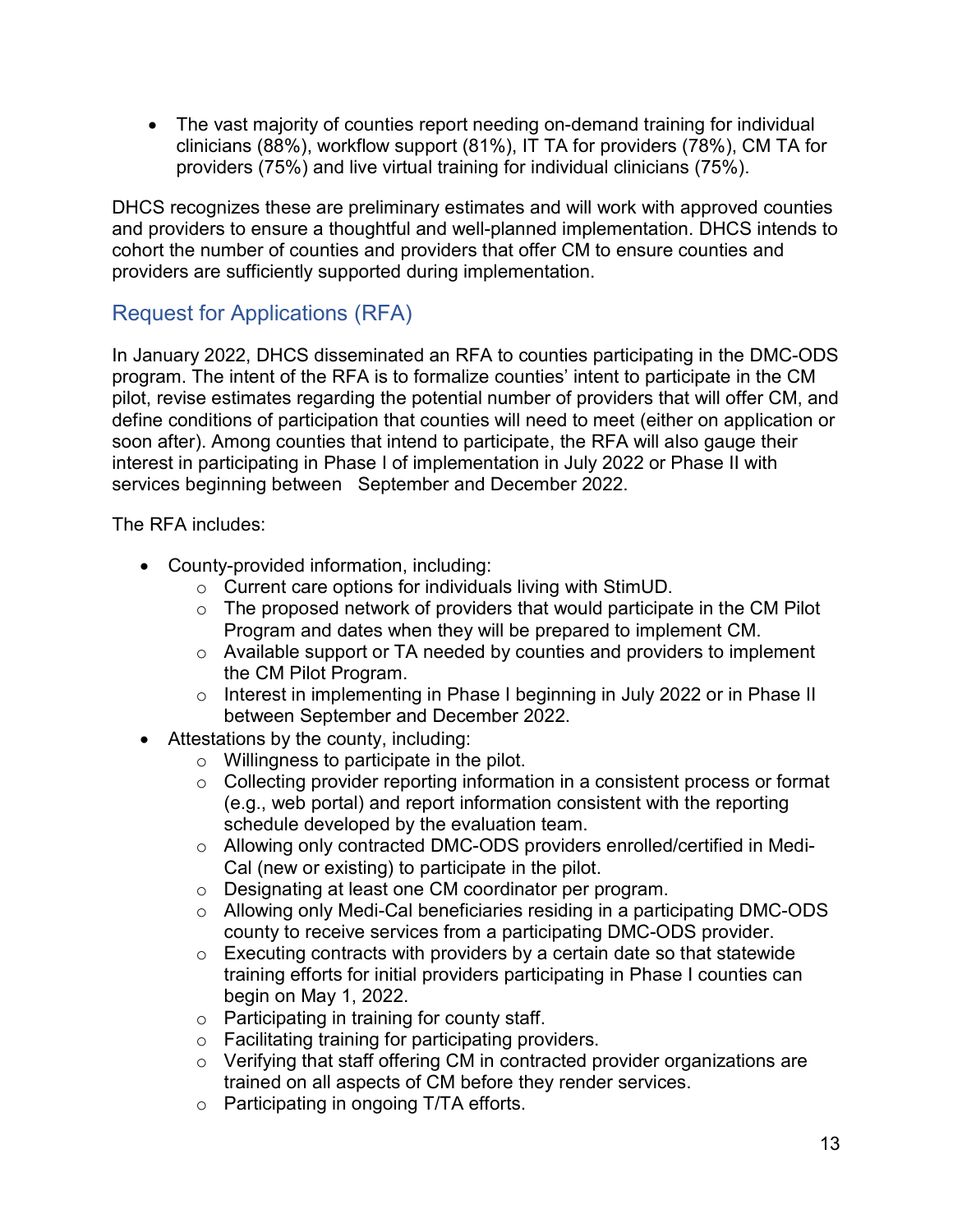- $\circ$  Committing to delivering CM according to standardized protocols put forth by DHCS.
- o Making the necessary infrastructure changes (e.g., adding procedure codes) to allow providers to submit the required information.
- o Complying with DHCS auditing and monitoring guidelines.

### Network Development and Service Implementation

CMS has approved the CM benefit from July 2022 through December 2026. CM will be initially offered during the initial pilot as a Medi-Cal benefit from July 1, 2022, through March 31, 2024. DHCS intends to use the results of this initial pilot period to inform the possible expansion of CM to a statewide benefit, pending legislative and budgetary authority from April 2024 through December 2026.

DMC-ODS counties interested in offering CM during Phase I of the pilot will be required to respond to the RFA by mid-February 2022. Counties interested in offering CM beginning Phase II of the pilot will be required to submit a Letter of Intent (LOI) by mid-February 2022, and respond to the RFA by mid-April 2022. Participating counties will be responsible for identifying and selecting SUD providers who will offer CM. Counties and their providers participating in Phase I will begin required trainings in May 2022, with the second cohort of counties and sites beginning training prior to implementation at a later date.

In order to participate in the pilot, each SUD provider must be DMC-certified and must be a contracted DMC-ODS provider. In addition, other network development and implementation activities that participating counties will undertake include, but are not limited to:

- Scheduling and participating in a potential readiness review process to ensure that CM coordinators in each provider organization are able to provide CM consistent with clinical and administrative requirements (e.g., able to use the designated web-based and mobile incentive manager(s)).
- Collecting information from each provider for the evaluation, including claims specifically for CM.
- Collaborating with the evaluation and T/TA teams to identify early and ongoing implementation issues.
- Ensuring that providers have the necessary safeguards in place to ensure that they comply with existing and subsequent federal guidance on CM.
- Participating in ongoing TA, fidelity monitoring and mentoring efforts.
- Working with DHCS and providers to ensure the necessary infrastructure is in place to continue the pilot as a statewide benefit, pending legislative and budgetary authority.

# CM Program Approach

DHCS' framework for an effective model of CM is based on rigorous research and California's unique needs. While the details of the duration and size of incentive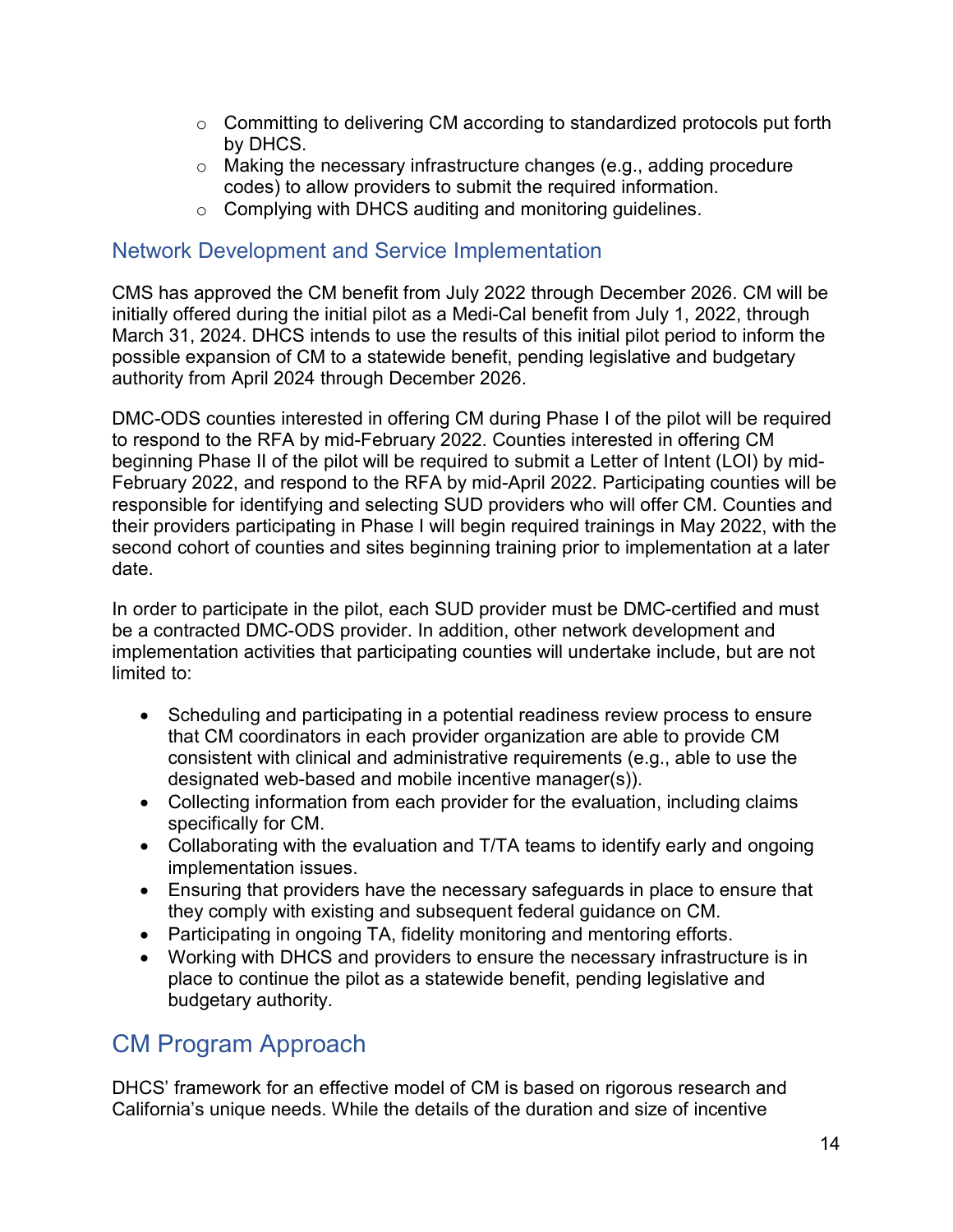payments may undergo further refinement, the basic design anticipates that eligible Medi-Cal beneficiaries will participate in a structured 24-week outpatient CM program, followed by six or more months of additional recovery support services. DHCS' CM program is intended to complement SUD treatment services and other EBPs for StimUD already offered by DMC-ODS providers. Consistent with other DMC-ODS programs, DHCS intends CM to be implemented in a culturally responsive and accessible way for program participants.

# Eligibility for CM Services

In order to be eligible for CM services, Medi-Cal beneficiaries must:

- Be diagnosed with a qualifying moderate or severe StimUD.
- Be assessed and determined to have a StimUD for which CM is medically appropriate. The presence of additional SUD and/or diagnoses does not disqualify an individual from receiving CM. Likewise, beneficiaries who are receiving other treatments for SUD, including medications for addiction treatment (MAT), are eligible. CM should not be a replacement for MAT for opioid use or alcohol use disorders.
- Reside in a participating DMC-ODS county that elects and is approved to pilot CM.
- Consistent with DMC-ODS policies, have an ASAM multidimensional assessment completed within 30 days following the first visit with a Licensed Professional of the Healing Arts (LPHA) or registered/certified counselor for beneficiaries 21 and older that indicates they can appropriately be treated in an outpatient treatment setting (i.e., ASAM levels 1.0–2.5) (or within 60 days if under 21 years old or experiencing homelessness).
- Not be enrolled in another CM program for  $\text{SUD}^1$
- Receive services from a nonresidential DMC-ODS provider that offers CM. Such DMC-ODS providers offer levels of care, including outpatient treatment, intensive outpatient treatment, partial hospitalization and NTPs. Eligible individuals include those entering outpatient treatment and those transitioning from a higher level of care (e.g., post-residential care).

Appropriate beneficiaries will be referred to and admitted into treatment through a participating provider's routine beneficiary admission process. Consistent with other DMC-ODS programs, there is no age restriction for contingency management services. Medi-Cal beneficiaries, including adolescents, who meet eligibility criteria may participate in the pilot. Minors are eligible to participate with parental consent. Minors aged 12 and under who qualify to receive services under Minor Consent do not need parental consent to participate in CM.

In addition, pregnant and parenting people with StimUD will be eligible to receive CM. Medi-Cal beneficiaries who are receiving care in residential treatment (e.g., ASAM

<sup>1</sup> DHCS anticipates that the incentive manager will be responsible for ensuring that beneficiaries are not enrolled in multiple CM programs for SUD.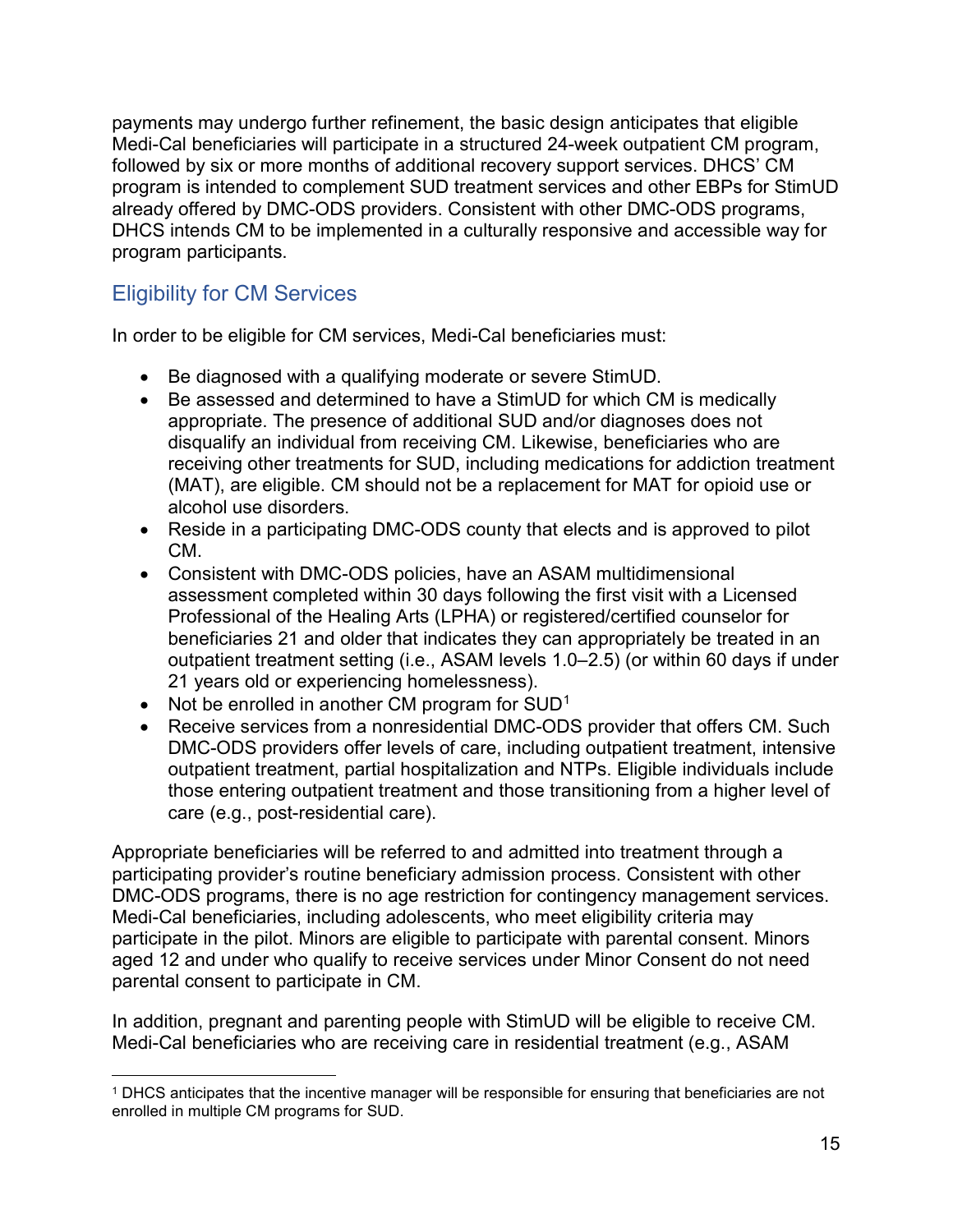levels 3.1–4.0) or institutional settings are ineligible for CM services until they are released into outpatient care. While CM will not be offered in residential or institutional treatment settings in accordance with CMS approval, DHCS intends work closely with those providers to encourage referrals and engagement during transitions from residential levels of care and post-release from jails and prisons.

# Eligible Provider and Treatment Settings

SUD providers offering outpatient, intensive outpatient, NTPs and/or partial hospitalization services that are licensed and certified to provide Medi-Cal and DMC-ODS services will be eligible to offer CM. <sup>2</sup> SUD providers will be required to offer accompanying SUD treatment services and EBPs for StimUD in addition to CM. Eligible programs will need to outline the array of EBPs and services they will deliver in conjunction with CM, which may include, but are not limited to:

- Individual, group or family counseling using modalities such as the following:
	- o Cognitive Behavioral Therapy (CBT)
	- o Community Reinforcement Approach (CRA)
	- o Motivational interviewing
	- o Trauma-informed therapy
	- o Matrix Model<sup>3</sup>
	- o Treatment and Recovery for Users of Stimulants (TRUST) protocol<sup>4</sup> o Additional evidence-based modalities
- Medications for Addiction Treatment (MAT)
- Patient education
- Care coordination
- Peer supports
- Withdrawal management
- Recovery services

### Care Planning

Once a Medi-Cal beneficiary has been assessed as eligible for, and expresses interest in, StimUD treatment services, they will collaborate with their SUD provider to develop a plan of care that is documented (e.g., via a problem list and progress notes or, in the case of an NTP, a treatment plan). CM will be available as one component in a care plan for StimUD and should not be generally offered as a stand-alone treatment. Care plans will include other behavioral interventions designed to support beneficiaries to

<sup>&</sup>lt;sup>2</sup> Federally qualified health centers and other primary care providers who offer outpatient, intensive outpatient, NTPs and/or partial hospitalization services that are licensed and certified to provide Medi-Cal and DMC-ODS services are eligible to offer CM.

<sup>3</sup> The Matrix Model offers a framework for engaging individuals living with StimUD in treatment and encouraging nonuse of stimulants. Patients enrolled in treatment learn about addiction and relapse, receive direction and support from a trained therapist, become familiar with self-help programs, and are monitored through the administration of UDTs.

<sup>4</sup> TRUST (Treatment and Recovery for Users of Stimulants) is a comprehensive program that includes evidencesupported strategies. See training section for more information on TRUST.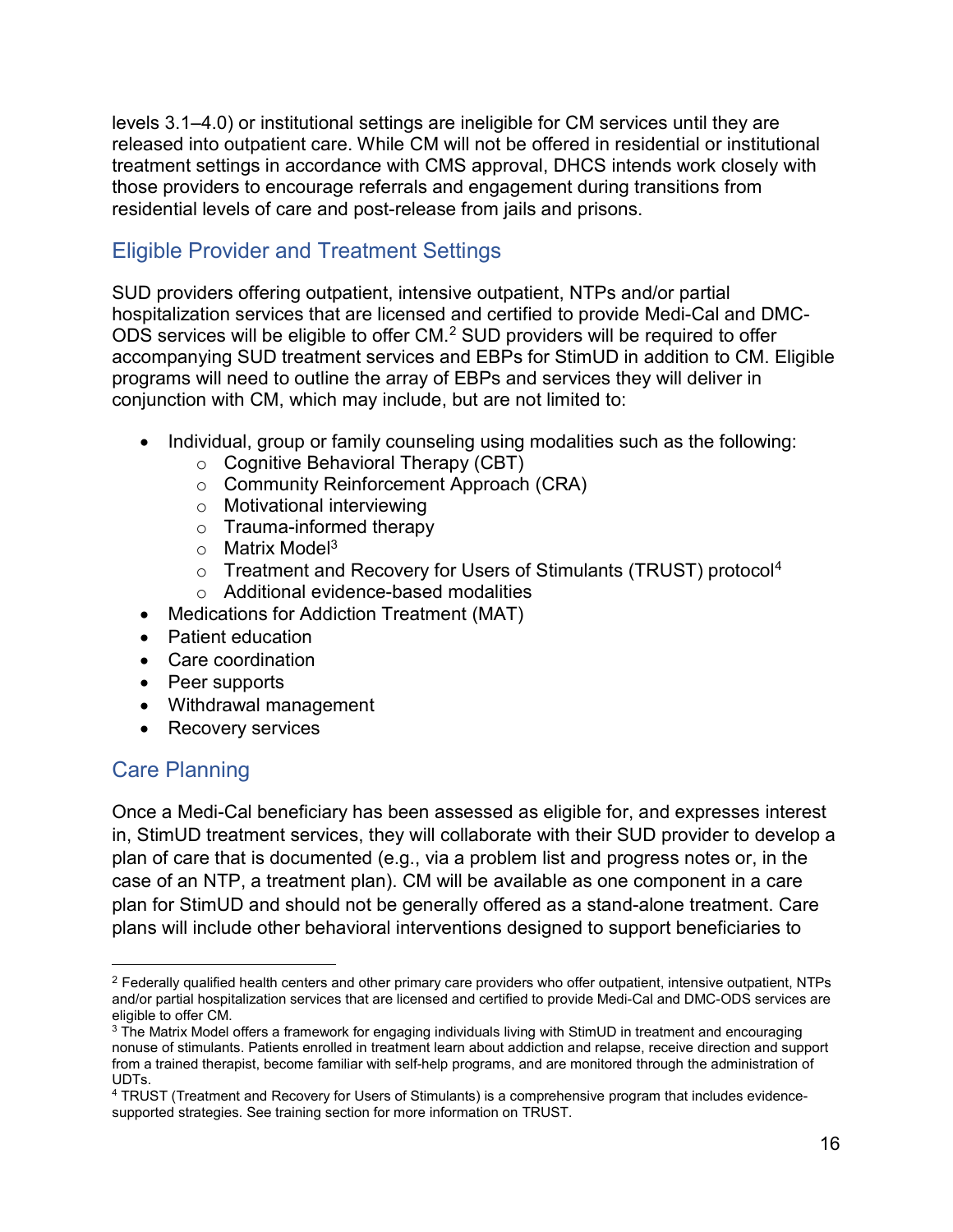reduce stimulant use, as described in the subsection above. SUD providers offering CM are responsible for providing or referring beneficiaries to medically necessary additional services. For example, SUD providers shall provide or refer a beneficiary who has a concurrent opioid use or alcohol use disorder to MAT.

DHCS' objective in providing CM services, for the purposes of this pilot, is to treat StimUD using a harm reduction approach that promotes low-barrier access to treatment. Participating providers will orient candidates for CM to their individualized, culturally-responsive and person-centered treatment and educate them on the importance of all aspects of their treatment. Encouragement will be given to promote beneficiary involvement in all aspects of the care plan to optimize outcomes. To the extent possible, SUD providers should offer CM during times the beneficiary is present in the treatment program and avoid scheduling an excessive number of additional clinic visits for beneficiaries. In addition, to the extent possible SUD providers should offer CM in the preferred language of their beneficiaries. (As for all DMC-ODS services, interpreter services must be available if a language-concordant CM counselor is not available). The compatible scheduling of CM activities with other services will enhance optimal participation in treatment. However, if a beneficiary chooses to participate only in selected services (e.g., they only participate in CM), they will not be penalized, chastised, criticized or discharged from the program for failure to participate in all recommended treatment. Program participants who discontinue CM prematurely will be invited to reenter treatment. Further, participants who complete a course of treatment and experience a recurrence of stimulant use will be invited to continue and/or reenter treatment.

Participants are eligible to receive motivational incentives for urine drug tests that include other drugs, as long as the test is negative for stimulants. The presence of opioids or other drugs shall not be an indication to terminate the patient from CM treatment but rather shall be an indication the patient may need additional treatment, either concurrently or subsequently. In addition, DHCS will provide guidance to providers regarding strategies to reduce the likelihood of tampering UDTs to receive an incentive. CM providers shall document attempts to refer beneficiaries to additional SUD treatment, but a beneficiary's unwillingness to participate in additional treatment shall not be grounds for dismissing the beneficiary from the CM program. The beneficiary's clinical record shall reflect the beneficiary's changing needs and include referrals for additional treatment, as appropriate.

### Medi-Cal Beneficiary Education

Before beginning CM treatment, a Medi-Cal beneficiary will be required to complete a thorough orientation and consent to the conditions of the program. The purpose of the orientation is to provide information regarding the overall CM program, the proposed schedule of visits, the process for administering UDTs, disbursements of incentives (either by the web-based or mobile incentive manager vendor(s)) and maximum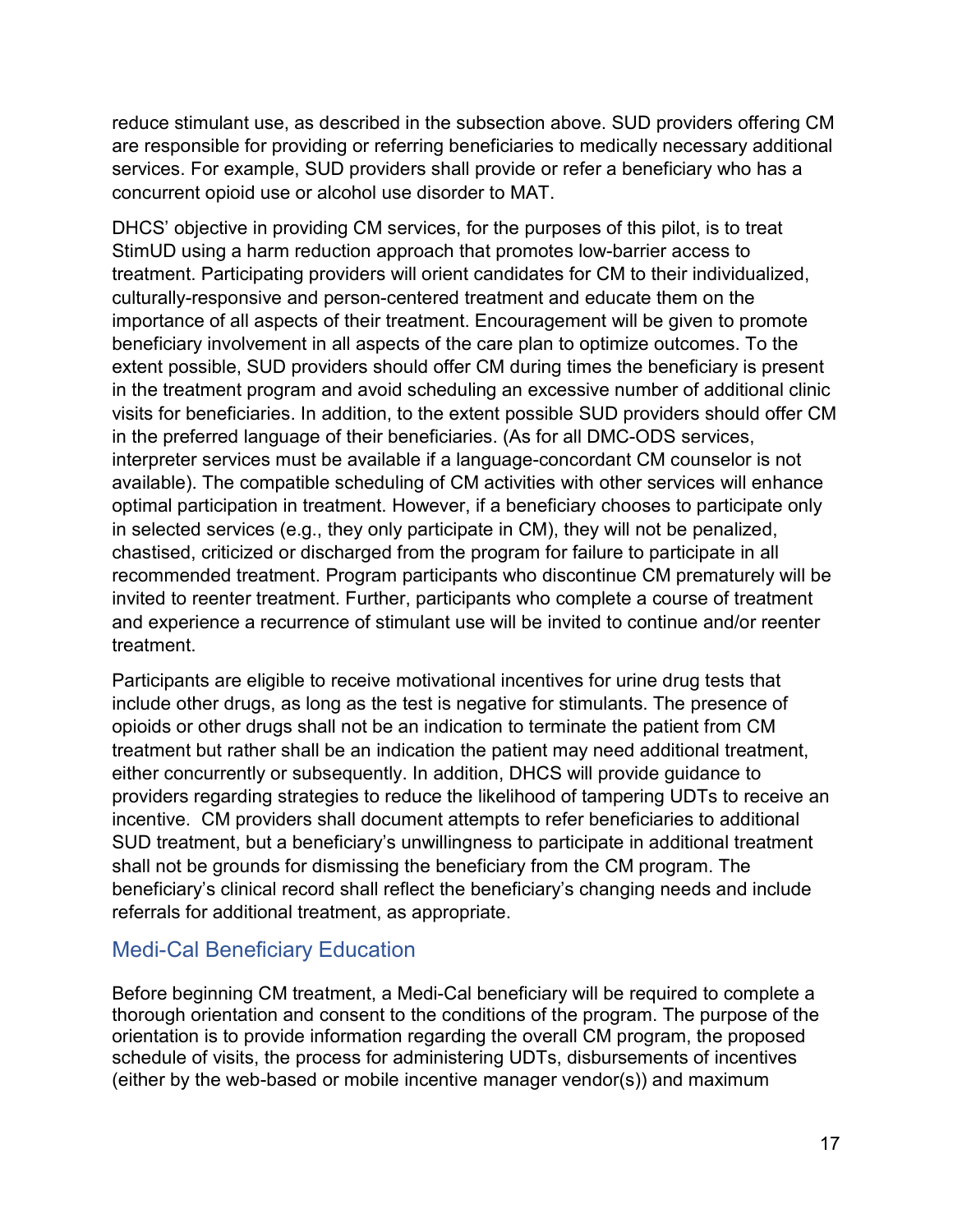amounts earned. The orientation will be led by the CM coordinator. Information provided at the orientation includes:

- Days/times of visits (during weeks 1–12, two weekly visits; during weeks 13–24, one weekly visit; ongoing weekly, biweekly or monthly visits, as needed, to maintain recovery beginning in week 25). Recovery services after week 25 shall be part of an individualized recovery support program, as determined by the treatment provider and client.
- Urine drug testing procedures.
- An explanation that the incentive will be contingent on the absence of evidence of stimulant (cocaine, amphetamine, methamphetamine) use on UDT only.
- An explanation that the result of the UDT will be the determining factor in the decision to deliver an incentive.
- The amount of the initial incentive and how the value increases with consecutive stimulant-free UDTs and how the value will be re-set to a lower value in case of a positive test. (See Table 2 below.)
- An explanation of the maximum value the incentive can reach with a possible accumulated total for stimulant-free UDTs over the course of the treatment period.
- An explanation that beneficiaries can rejoin the program if they drop out of treatment.
- An explanation of how the incentive will be delivered (either through a mobile or web-based app or via a paper certificate) as well as an understanding of how and where incentives can be redeemed.

In addition to the orientation, each program participant will be required to sign a client/provider agreement (developed by DHCS) that sets forth conditions of participation in the CM program. This agreement will include expectations regarding their participation in the CM program. Terms shall include, but not be limited to:

- Attendance at the clinic twice weekly or weekly depending on the week of the protocol (days of the week and times specified by the clinic) to meet with the CM coordinator.
- Understanding that if the participant is absent from the clinic for six consecutive sessions, they will be considered to have dropped out of the program. If the participant continues to meet eligibility criteria for CM as outlined above, they will be invited to re-start the pilot.
- Agreeing to provide a urine specimen to be analyzed by the CM coordinator using a point-of-care testing device at each appointment.
- Understanding that the result of the point of care UDT determines whether an incentive will be earned and that confirmatory testing for the presence of stimulants will not be conducted.
- Understanding that the use of an incentive is limited to the recipient and is not transferable.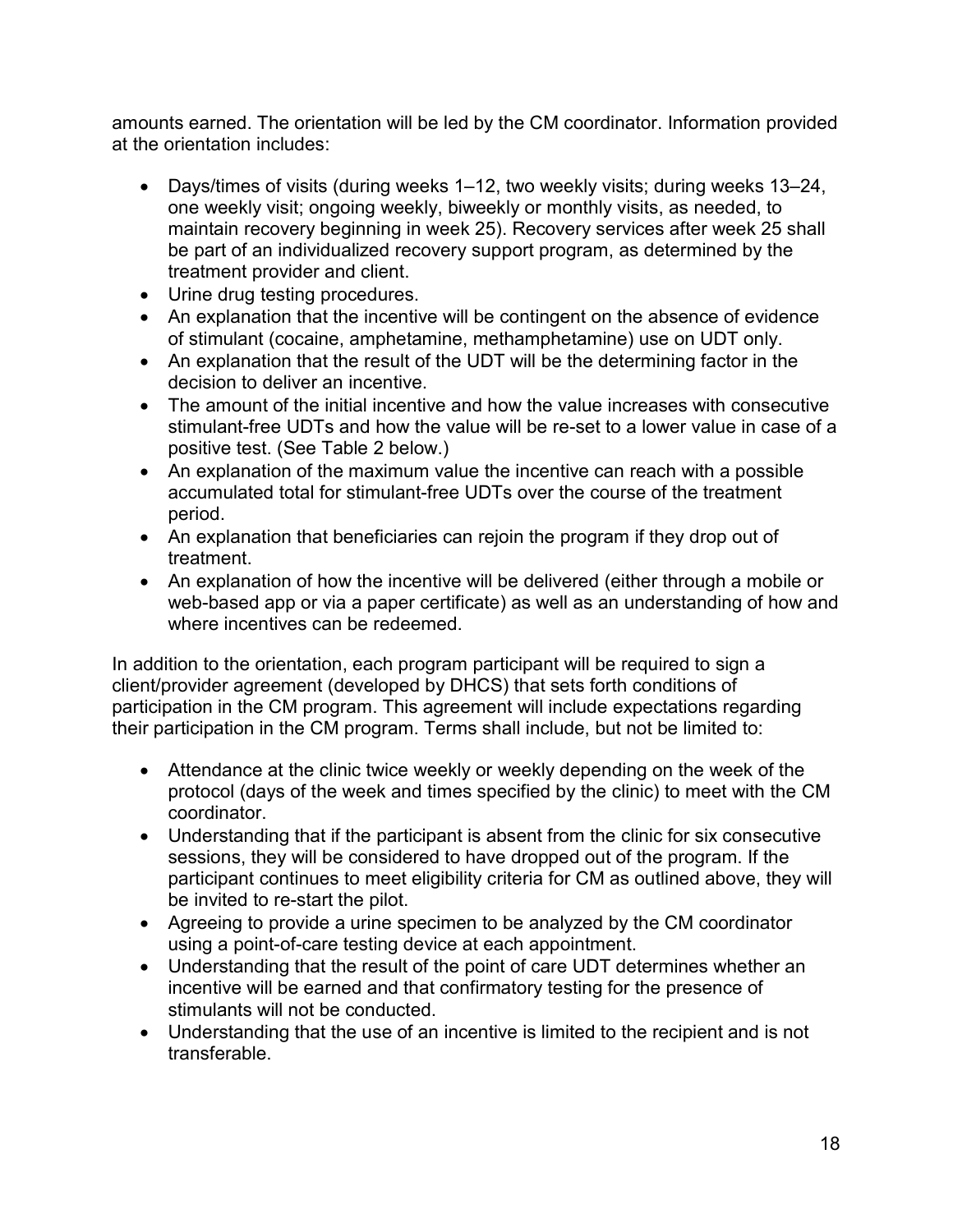- Understanding that incentives are not to be used to purchase cannabis, tobacco, alcohol or lottery tickets. (Rationale: these substances are linked to other substance use disorders and addictions.)
- Understanding that the result of the UDT (including stimulant results and results of other drugs screened by the test) will be communicated directly to other members of the participant' s treatment team and will be a part of the participant's electronic health record to the extent permitted by federal and state confidentiality laws.
- Consenting to sharing information with UCLA, the incentive manager vendor and the DMC-ODS County. DHCS will provide guidance for the content of this form, potentially including a draft template.

# CM Coordinator

The CM program will be administered by at least one trained CM coordinator within each provider organization. DHCS recommends that providers hire a part-time or fulltime staff member that exclusively supports the delivery of CM. However, DHCS recognizes that this is not always possible, and some counties and providers may need to designate existing staff to serve as the CM coordinator on a part time basis, in addition to other job functions. CM coordinators who split responsibilities across CM and other job functions will be required to participate in training and conduct the same CM activities as those who are dedicated to CM. Details on DHCS training approach for CM coordinators in covered in the training and technical assistance section below. Details on DHCS' proposed reimbursement approach for CM, including the CM coordinator, is covered in the reimbursement section below.

The CM coordinator(s) will be the main point of contact for all CM program participants and will be responsible for collecting UDT samples, inputting test results and supporting the delivery of incentives, among other requirements. The CM coordinator will be required to complete all aspects of the CM training and pass a proficiency assessment prior to initiation of CM services as part of the readiness review process. Following initiation of services, the CM coordinator will attend weekly or less frequent CM coaching/TA sessions to report on CM implementation.

Counties must approve the CM coordinator staffing plan for each participating provider site. Subject to approval by participating counties, the following practitioners delivering care at qualified DMC-ODS providers can serve as CM coordinators:

- LPHAs:
- SUD counselors that are either certified or registered by an organization that is recognized by DHCS and accredited with the National Commission for Certifying Agencies;
- Certified peer support specialists, in those counties that choose to add the optional Medi-Cal peer support specialist provider type that will be implemented in July 2022 ; and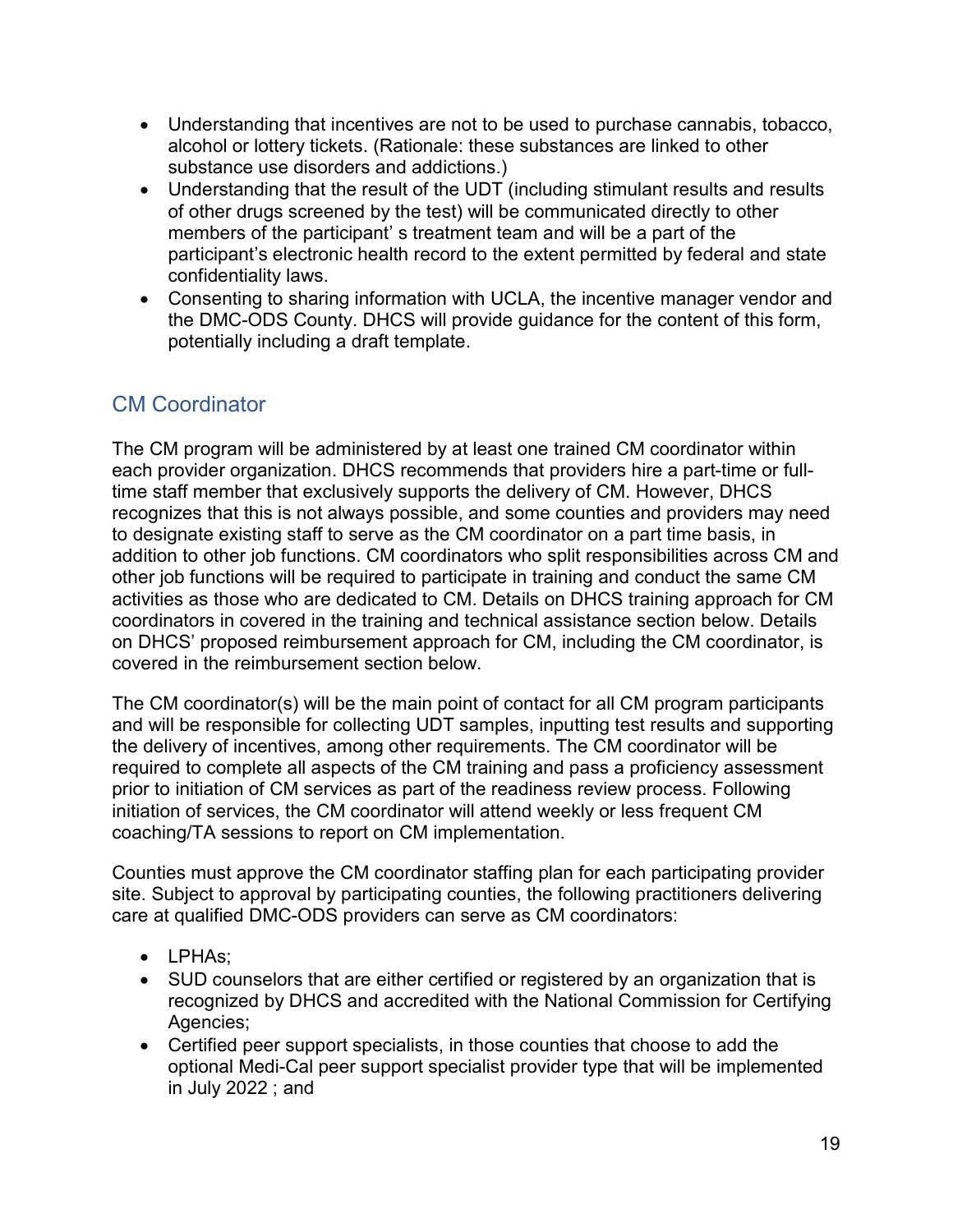$\bullet$  Other trained staff under supervision of an LPHA $^5$ 

The CM coordinator position should be filled by someone with the following core competencies:

- Excellent organizational skills.
- Effective skills in following laboratory and specimen handling/disposal procedures.
- Good computer skills and ability to learn new programs and computer-related tasks.
- Excellent communication skills, including the ability to effectively communicate with participants the information in the orientation session described above.

The CM coordinator will be required to have the ability to:

- Collect UDT samples using the point-of-care test device, including recognition of efforts to tamper with/falsify the sample.
- Effectively communicate with the participant about the need for a new sample in situations when the sample may have been tampered with.
- Refer individuals to treatment and recovery staff for follow-up treatment, especially for individuals who test positive for stimulants and/or opioids. Participants whose urine drug test suggests they are using opioids will be referred to MAT and may be offered Naloxone.
- Follow proper laboratory procedures and protocols to ensure good laboratory practice concerning cleanliness and proper handling of UDT samples.
- Accurately read the results of the UDT and explain them to the participant.
- Make an attempt to contact the participant if they miss a session, remind them of their next scheduled visit and encourage them to attend.
- Provide praise for a stimulant-free test and, if there is a stimulant-positive sample, provide encouragement for the participant to work toward a successful test on the next visit.
- Explain and collect the CM consent form.
- Enter information for reimbursement and reporting purposes.
- Enter the test results into the secure CM database, understand the incentive amount and explain it to the participant.
- Ensure the delivery of the incentive to the participant electronically via their app or other strategies developed by the incentive managers for participants who do not use the app or have access to e-mail.
- Communicate with clinical staff regarding UDT results and any information of clinical relevance.
- Effectively and safely interact with participants who are intoxicated.

<sup>5</sup> This new staffing category is specific to the contingency management pilot. This would not change existing staffing requirements for other DMC-ODS services, which may only be provided by LPHAs, registered or certified counselors, or certified peers under the new, optional peer provider type and benefit noted above.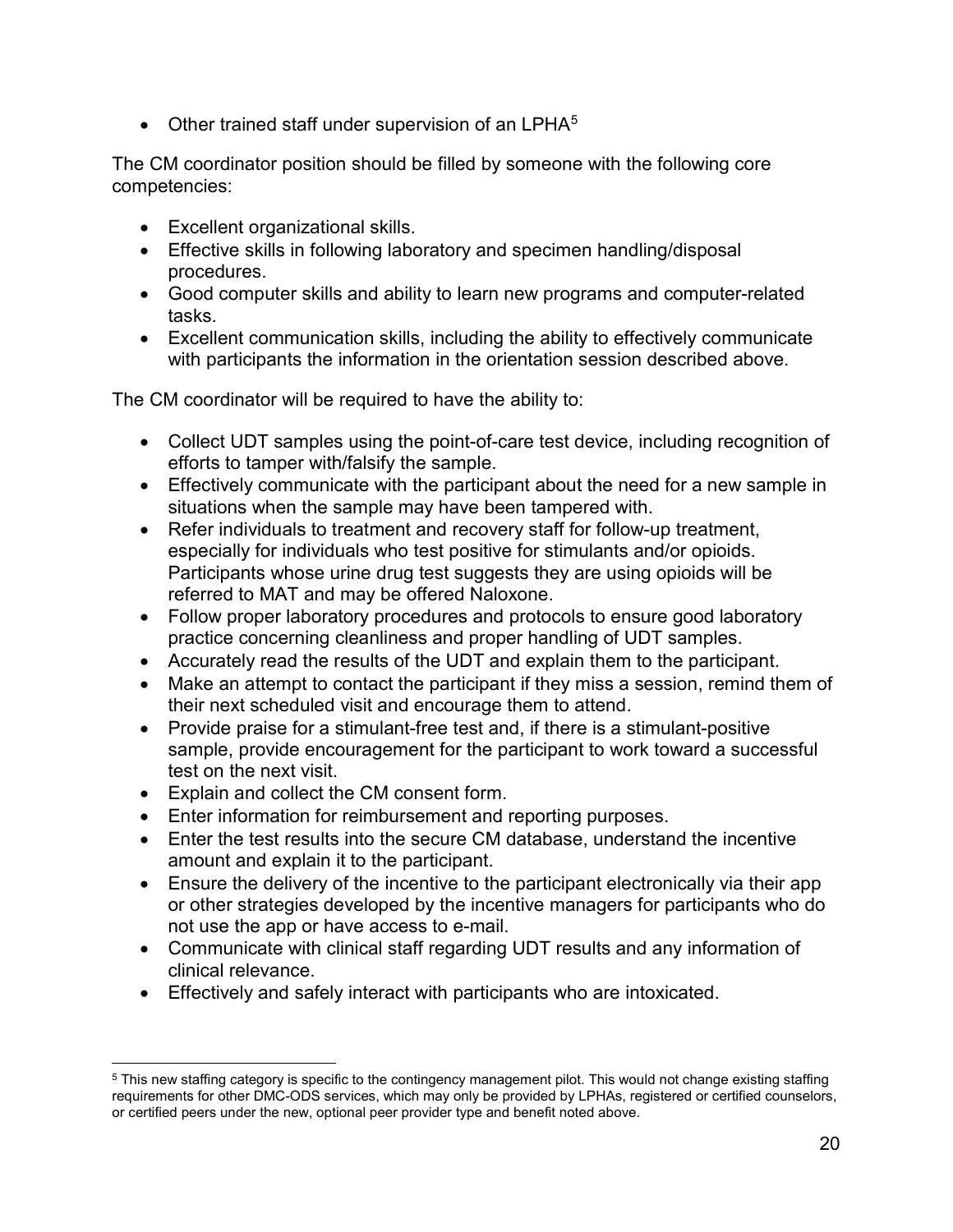# Urine Drug Testing

During each visit, the CM coordinator will collect a urine sample from the program participant. The sample will be tested for stimulants, including cocaine, amphetamine and methamphetamine, as well as for fentanyl. Samples will be collected in a point-ofcare test cup with temperature strips to monitor for tampered samples, and immediate results for recent stimulant use will be obtained (e.g., cocaine, amphetamine and/or methamphetamine metabolite). As indicated above, DHCS will provide guidance to CM providers regarding strategies to reduce the likelihood of tampering UDT to receive an incentive.

The CM coordinator will receive training on motivational interviewing skills and the most productive ways to address participant claims of false-positive UDT results. In addition, one of the items in the consent-for-participation form will be an agreement that the UDTs will be collected, be processed and have results read by trained personnel, and that the result of the point-of-care test will determine the CM incentive distribution with no confirmatory testing conducted. The CM coordinator will also refer beneficiaries whose UDTs test positive for fentanyl or other opioids who are not receiving MAT to MAT providers, as well as harm reduction providers who can distribute naloxone and fentanyl test strips.

### **Incentives**

The participant will be immediately informed of the results of the drug test, and the results will be entered into the secure CM database, as detailed below. This database will compute the appropriate incentive earned according to the protocol included in the following subsection. This amount will be entered into an electronic incentive delivery system, and the participant will receive the appropriate incentive either electronically or as a printed gift card.

### Basic Treatment Framework

The CM treatment framework (with flexibility allowed to meet each participant's needs) will be a 24-week outpatient treatment experience, followed by a recommended sixmonth or longer period of aftercare and recovery support services. Beneficiaries will be able to receive a maximum of \$599 in total incentives per calendar year.

The CM core protocol is divided in half, with weeks:

- 1–12 serving as the escalation/reset/recovery period.
- 13–24 serving as the maintenance period.

A participant will be considered to have dropped out of CM when they have missed six consecutive sessions of CM services (e.g., visits with the CM coordinator). If the participant later returns to the CM provider, they will be invited to re-start the pilot if they continue to meet eligibility criteria for CM. The annual maximum of \$599 per client per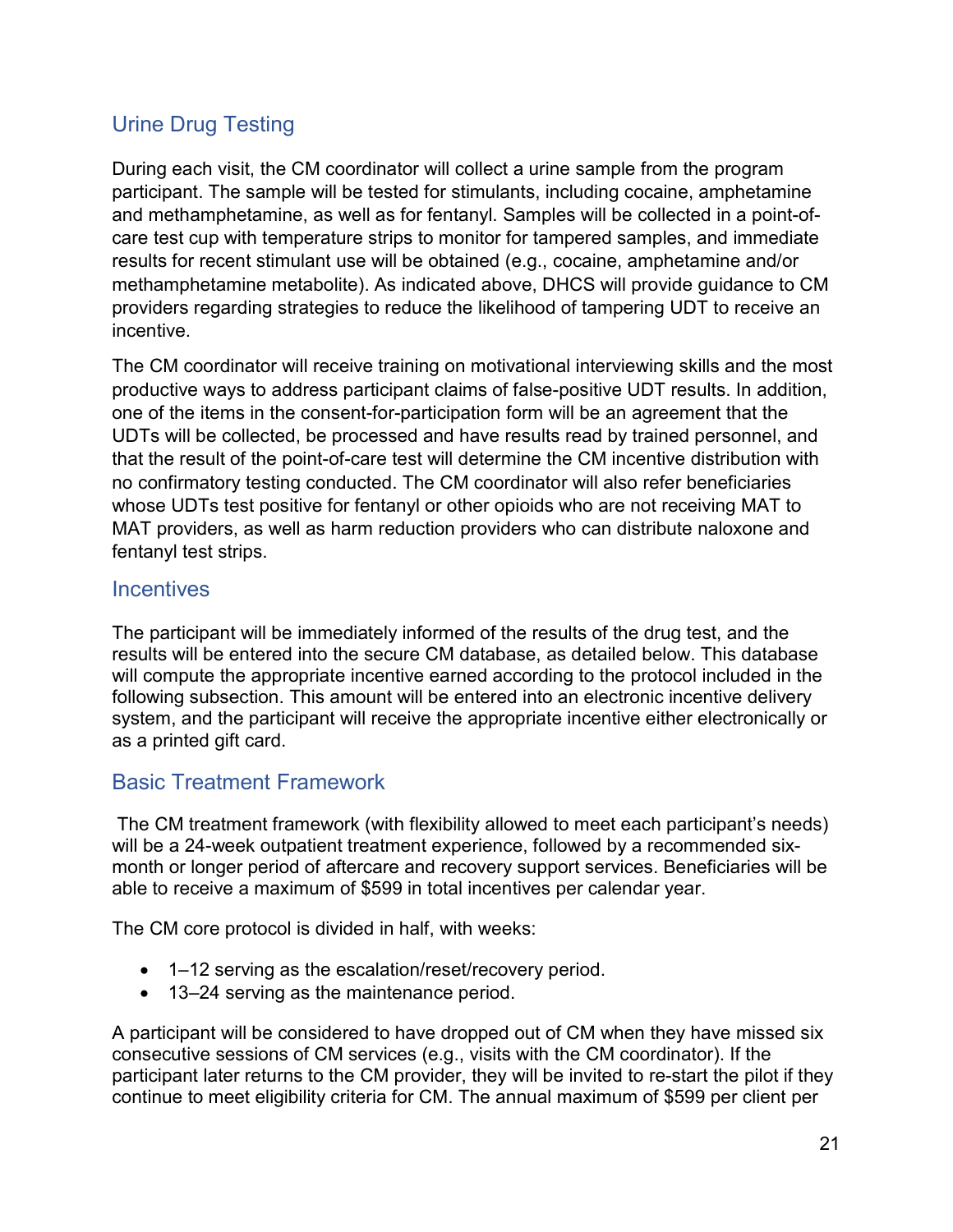calendar year will still apply. Participation in CM has no impact on their eligibility for or right to use other DMC-ODS services. Participants will be rewarded for meeting the target behavior of being stimulant-free as measured by point-of-care UDT.

#### Initial 12-Week Protocol

During the initial 12 weeks of the CM protocol, participants will be asked to visit the treatment setting in person for a minimum of two treatment visits per week. These sessions will be separated by at least 72 hours (e.g., Monday and Thursday/Friday, or Tuesday and Friday) to help ensure that drug metabolites from the same drug use episode will not be detected in more than one urine drug test. Participants will be able to earn incentives during each visit.

#### Reinforcement Amount, Escalation, Reset and Recovery

The initial incentive value for the first sample negative for stimulants in a series is \$10. For each week the participant demonstrates nonuse of stimulants (i.e., two consecutive UDTs negative for stimulants), the value of the incentive is increased by \$1.50. The maximum aggregate incentive an individual can receive during this initial 12-week period is \$438.

A "reset" will occur when an individual submits a positive sample or has an unexcused absence. The next time they submit a stimulant-negative sample, their incentive amount will return to the initial value (i.e., \$10).

A "recovery" of the pre-reset value will occur after two consecutive stimulant-negative urine samples. At that time, the participant will recover their previously earned incentive level without having to restart the process.

For example, an individual submitted samples negative for stimulants during weeks 1, 2 and 3 and earned \$10 per test initially; by week 3, the individual was earning \$13 per test. If the individual submits a sample that is positive for stimulants on the first test of week 4, they do not earn an incentive during that visit. During the second visit of week 4, if they submit a stimulant-negative sample, they will earn a \$10 incentive due to a "reset." In week 5, if the individual submits a stimulant-negative sample during the first visit, they will receive another \$10 incentive. During the next visit in week 5, if the individual again submits a stimulant-negative sample, they will "recover" their previously earned incentive level and receive an incentive of \$13 for that test.

#### Weeks 13–24: Maintenance Period

During weeks 13–24, participants will be asked to visit the treatment setting for testing once a week. During weeks 13–18, participants will be eligible to receive \$15 per stimulant-negative UDT. During weeks 19–23, they will be eligible to earn \$10 per stimulant-negative test, and if their sample is stimulant-negative on week 24, they will earn \$21. The maximum aggregate incentive an individual will be able to receive during weeks 13–24 is \$161.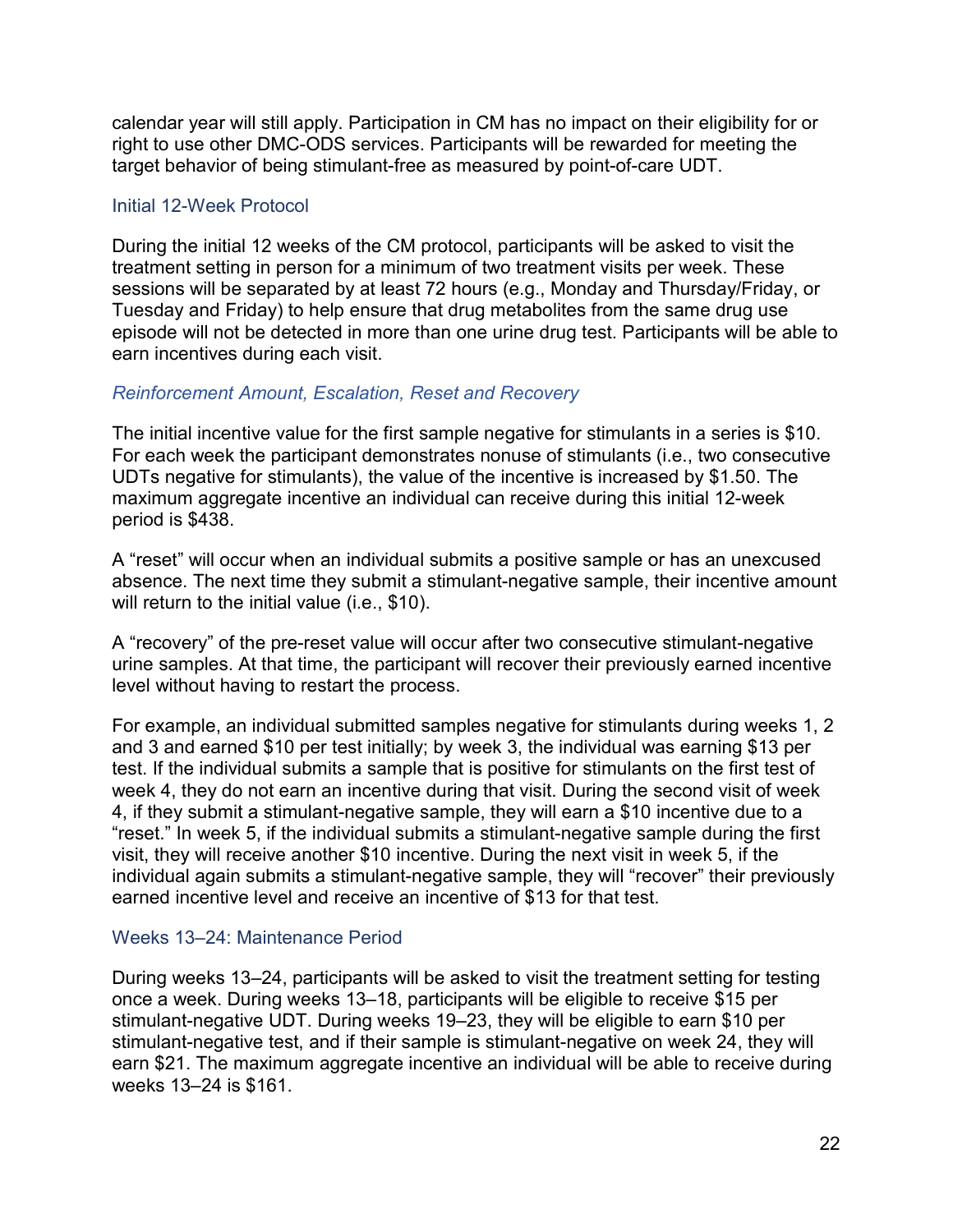The total possible earnings during weeks 1–24 for all stimulant-negative tests is \$599.

Sample Incentive Delivery Schedule for Perfect Performance

Table 2 provides an example of an incentive delivery schedule for an individual who has a consistent attendance record and submits samples that are stimulant-negative during each visit over the 24-week period.

| <b>Table 2: Sample Incentive Delivery Schedule</b> |                                       |  |
|----------------------------------------------------|---------------------------------------|--|
| <b>Week</b>                                        | <b>Reward for Stimulant-Free Test</b> |  |
| Week 1                                             | $$10.00 + $10.00 = $20$               |  |
| Week 2                                             | $$11.50 + $11.50 = $23$               |  |
| Week 3                                             | $$13.00 + $13.00 = $26$               |  |
| Week 4                                             | $$14.50 + $14.50 = $29$               |  |
| Week 5                                             | $$16.00 + $16.00 = $32$               |  |
| Week 6                                             | $$17.50 + $17.50 = $35$               |  |
| Week 7                                             | $$19.00 + $19.00 = $38$               |  |
| Week 8                                             | $$20.50 + $20.50 = $41$               |  |
| Week $\overline{9}$                                | $$22.00 + $22.00 = $44$               |  |
| Week 10                                            | $$23.50 + $23.50 = $47$               |  |
| Week 11                                            | $$25.00 + $25.00 = $50$               |  |
| Week 12                                            | $$26.50 + $26.50 = $53$               |  |
| Weeks 13-<br>18                                    | \$15.00 per week/test                 |  |
| Weeks 19-<br>23                                    | \$10.00 per week/test                 |  |
| Week 24                                            | \$21.00 per week/test                 |  |
| <b>Total</b>                                       | \$599                                 |  |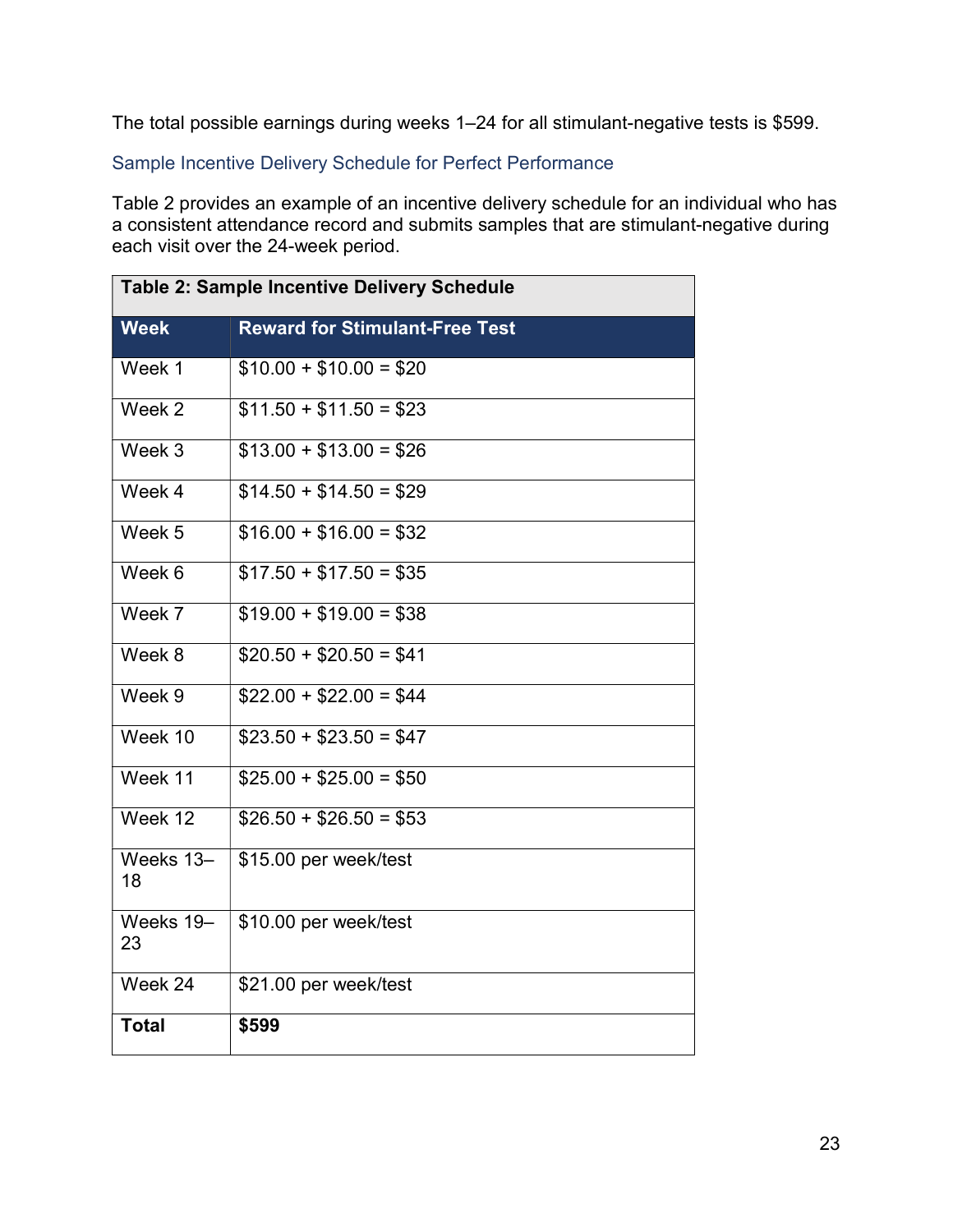### Incentive Delivery (via Web-Based Incentive Manager)

As detailed above, CM coordinators will follow largely the same protocol whether participants receive the incentive through a web-based or mobile incentive manager. The difference in the protocols is limited to the incentive distribution method.

#### Incentive Calculations

The CM coordinator will use a secure CM database that will automatically calculate the appropriate incentive amount based on the UDT results with adjustments for the escalating value, reset and recovery features. This program will be designed to prevent tampering with, modifying or overriding the protocol amounts. The program will be based on a CM software package configured by the web-based incentive manager vendor for use by the State of California. Upon each visit, the results of the UDT will be entered into this database, such that each participant will have their visits/test results entered at the time of their visit. The database will operate using an algorithm based on the incentive delivery schedule described above. Using this algorithm, when a result is entered, the software will report the amount of any incentive the participant should receive per the protocol. A positive test (for stimulants) will result in the participant receiving no incentive. A negative test for stimulants will result in an incentive amount as prescribed by the software, considering escalations, resets, etc. The CM coordinator, CM provider and relevant participating county will be able to access a performance dashboard that will display the beneficiary's schedule of distributed incentives. The Incentive Management Vendor will provide this information using the reporting templates on a monthly/quarterly basis and will be responsible for disseminating these reports to DHCS and its evaluators, counties and providers.

This task is only to be conducted by the CM coordinator or by a trained backup person (preferably a supervisor) when the CM coordinator is not available. The provider must conduct and document that a regular audit of the incentive delivery functions has been completed, including the software calculations and incentive distribution records. This provider audit must be conducted by an individual with responsibility for overseeing the use of organizational funds. The providers will be required to submit the results of the audit with their county. DHCS will issue guidance regarding the process, timeframes and template for an audit tool for counties to review these submissions. DHCS and the counties are still developing the county's role for reviewing and taking action on these audits.

#### Incentive Delivery Method and Parameters

After the incentive amount is determined, the CM database will automatically enter the amount into the web-based incentive manager vendor. The web-based incentive manager vendor will disburse the incentive and will track all incentives awarded to all participants with dates and amounts. The incentive amount can be immediately delivered electronically to participants via e-gift cards sent to participants' emails, sent to the provider to print the gift card or delivered using other strategies developed by the incentive manager vendor.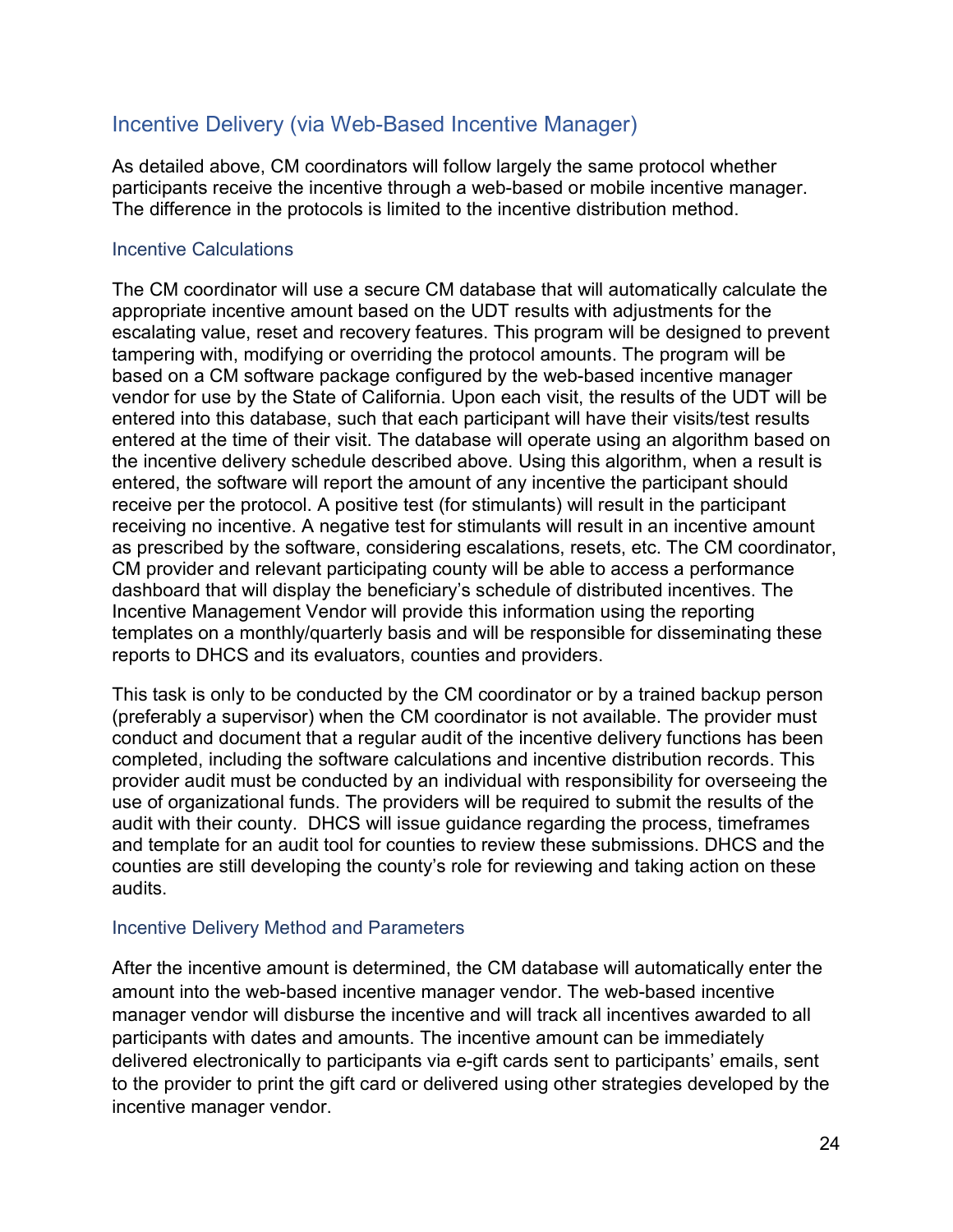#### Incentive Types

Participants will be able to choose gift cards from a variety of retail stores, grocery stores and gas station outlets. Individuals will not be able to use the gift cards to purchase cannabis, tobacco, alcohol or lottery tickets.

### Incentive Delivery (via Mobile Incentive Manager)

, DHCS intends to work with participating counties to implement one or more mobile incentive manager vendors for the tracking and distribution of incentives during the pilot period. Gradually phasing in the support of the mobile incentive manager vendor will allow DHCS, counties and CM providers to gain more experience providing CM. At its core, the mobile incentive manager will serve to track and disburse incentives to participants based on urine drug test results. During the pilot phase, DHCS will not use the mobile incentive manager to administer drug testing or provide counseling or other DMC-ODS billable services. All pilot participants, including those who will receive CM via the mobile incentive manager, will be required to receive in-person UDTs, as detailed above.

The mobile incentive manager will have the capability to perform the incentive calculations and deliver the incentives within the parameters described above while providing participants with complementary features (e.g., appointment reminders). Although these mobile CM apps provide features that will allow patients to receive information and services via the application, patients will be required to attend the treatment clinic twice per week during weeks 1–12 and weekly during weeks 13–24 to provide in-person UDTs. Counties and providers will be trained on both incentive delivery methods and expected to utilize the web-based incentive manager protocol detailed above for participants without smartphones, reliable broadband access or adequate digital literacy levels.

The CM coordinator will input the results of a participant's drug test into the mobile incentive manager vendor's provider portal. The mobile incentive manager, in turn, will calculate the appropriate incentive amount and deliver the incentive as an e-gift card to the participant's smartphone. The mobile incentive manager vendor will track all incentives awarded to participants, with dates and amounts. Participants will also be able to use the mobile application to track their own progress in the program.

# Reimbursement for CM Activities

DHCS has received approval from CMS to expend an estimated \$58.5 million in Home and Community-Based Services (HCBS) funding for the CM pilot. DHCS anticipates that these funds will be adequate to fully cover pilot participation by all DMC-ODS counties that are approved to participate. The state will supply the nonfederal share of the Medi-Cal payment for startup and administrative costs associated with CM, as well as CM claims. DHCS will work cooperatively with counties and providers to develop a strategy for covering startup and ongoing administrative costs.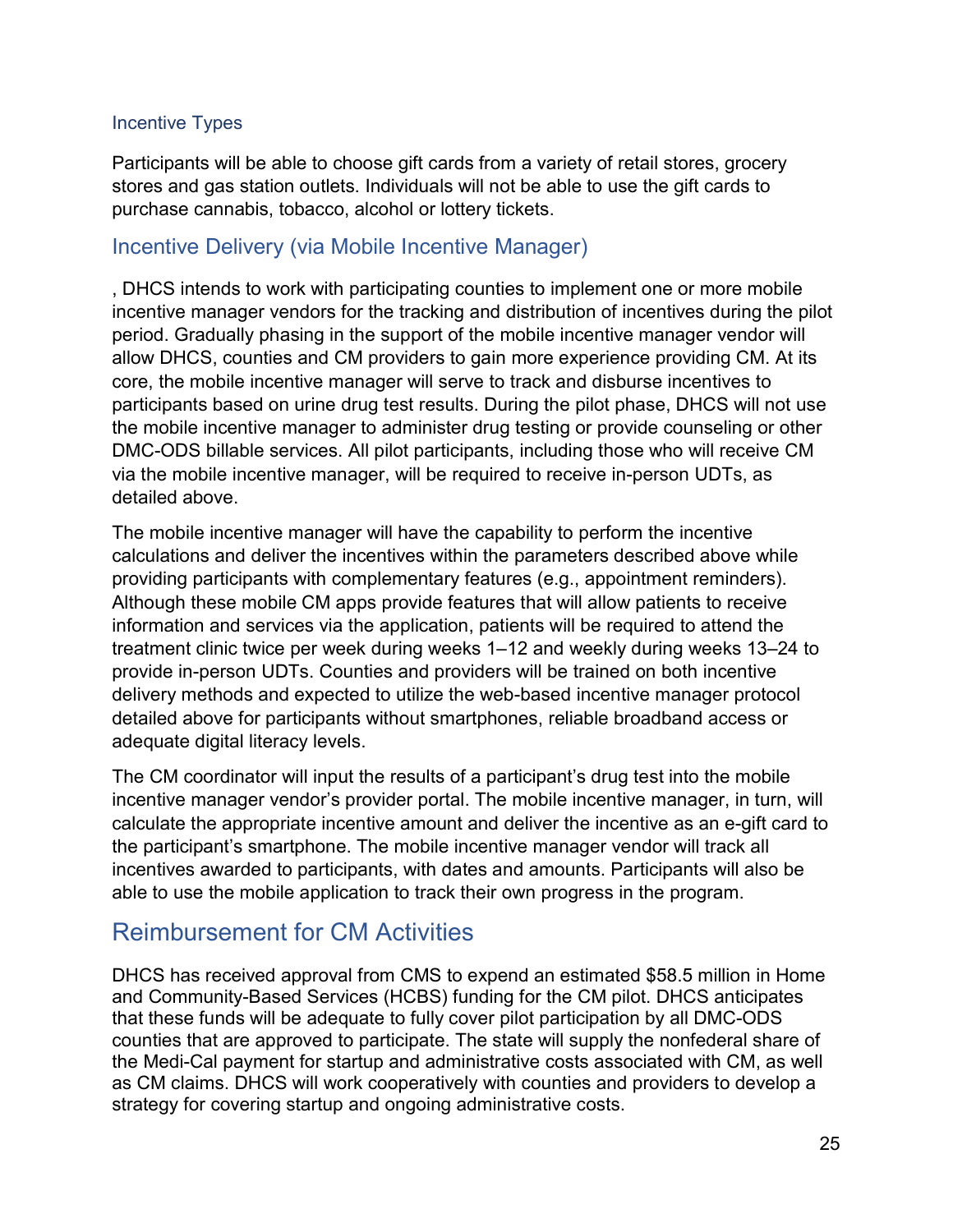To operationalize these services in the DMC-ODS program, DHCS will undertake the following activities:

- Provide a recommended reimbursement rate range to counties to consider for reimbursing CM. This rate range includes the expected costs of all activities of the CM Coordinator and the costs of administering the UDT, including the cost of the urine cup and test strips.
- Counties have the authority to determine their own rates, and may propose to DHCS a different interim rate.
- Provide T/TA resources to counties and providers to implement the CM benefit in their jurisdiction.
- Fund start-up costs for providers through the Behavioral Health Quality Improvement Program and supplemental grant funding (guidance provided in a separate document). Providers listed in county applications and letters of interest (provided to DHCS by February 15, 2022) will be prioritized for start-up funding, as DHCS has \$3.62M allocated for FY 22-23, that will be available in provider start-up grants through counties, and an additional \$2M in SAMHSA funding that will be available directly to providers. Since funding is limited, DHCS strongly encourages counties and providers to indicate their interest in participating in the 2/15/22 county application or letter of interest.

DHCS has designated H0050 as the billing code for CM services delivered by the CM coordinator. Additional details regarding CM reimbursement will be included in the forthcoming DHCS guidance.

# Contingency Management Staffing Activities

As indicated in earlier sections of this paper, various activities will be performed by staff delivering CM that DHCS will are reimbursable under the bundled code H0050. These CM-specific activities are supportive services that are delivered in tandem with other clinical services and recovery supports. During the CM pilot, DHCS will require that CM activities be provided on a face-to-face, in-person basis with no telehealth options allowed due to the need to administer a UDT. See CM Coordinator subsection above for a description of their functions.

### Procedure Code

.

DHCS has designated the code H0050 specifically for CM. Having a specific code will be essential for ongoing DMC-ODS payment to differentiate this service from other services and allow counties and DHCS to track utilization of CM across counties and within specific providers.

The intention is that clients could receive other clinically appropriate and covered DMC-ODS services on the same day as CM if needed. Those services would be claimed as they have always been, following DMC-ODS reimbursement methodology.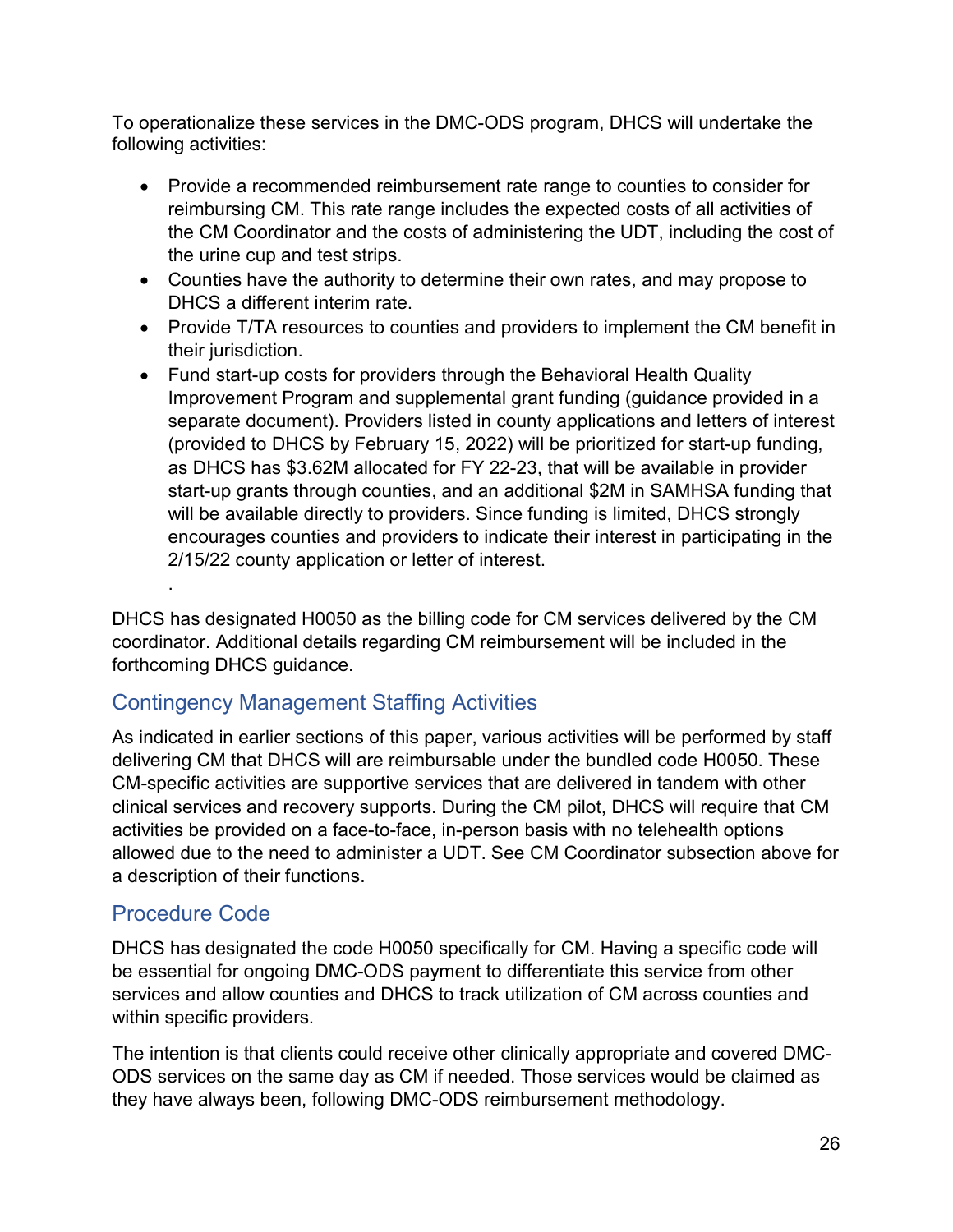# Methodology for Covering CM Costs

There are several strategies that DHCS will need to deploy in cooperation with counties and providers to seek reimbursement for CM and for DHCS to claim federal financial participation (FFP). These strategies include:

- Reimbursement for CM activities, including reimbursement of UDT supplies and testing
- Reimbursement for startup costs
- Reimbursement for incentives

There will be expenditures related to other startup costs, including training as well as costs associated with the web-based and mobile application vendors. DHCS is investigating how FFP will be sought for these administrative functions and will release further guidance.

# Reimbursement for CM Activities

DHCS is designating the code H0050 to cover all CM services provided by the CM coordinator. DHCS is considering developing a suggested rate (or rate range) for counties to consider when reimbursing activities performed and supplies needed by staff administering the CM program.

This will include the following costs:

- Staffing costs (salaries and benefits), inclusive of supervisors' time.
- Productivity assumptions—personal time off (PTO), initial and ongoing training, documentation, available hours per week to perform CM activities, no-shows, etc.
- Direct costs (equipment, supplies, UDTs).
- Caseload size (number of individuals who can be on a CM coordinator's caseload).

CM activities will be claimed separately from other DMC-ODS services as described above. Under the approved CalAIM demonstration, DHCS has secured a federal match for CM as a service consistent with the match for other DMC-ODS services.

### Administrative Funding

Counties may bill their administrative startup costs to DHCS through invoices, which may include the allowable costs listed below. DHCS will provide additional instruction to counties on how to identify CM activities on administrative claims. The state will supply the nonfederal share of these administrative claims using HCBS funds and will seek federal match funds for these startup activities as county administrative costs. For the duration of the CM Pilot Program, DHCS intends to reimburse county and provider expenses associated with allowable activities, including:

- 
- Staff recruitment and hiring costs.<br>• Personnel costs (e.g., the salary of the CM coordinator before patient care begins, participation in CM and other agency training, administrative costs of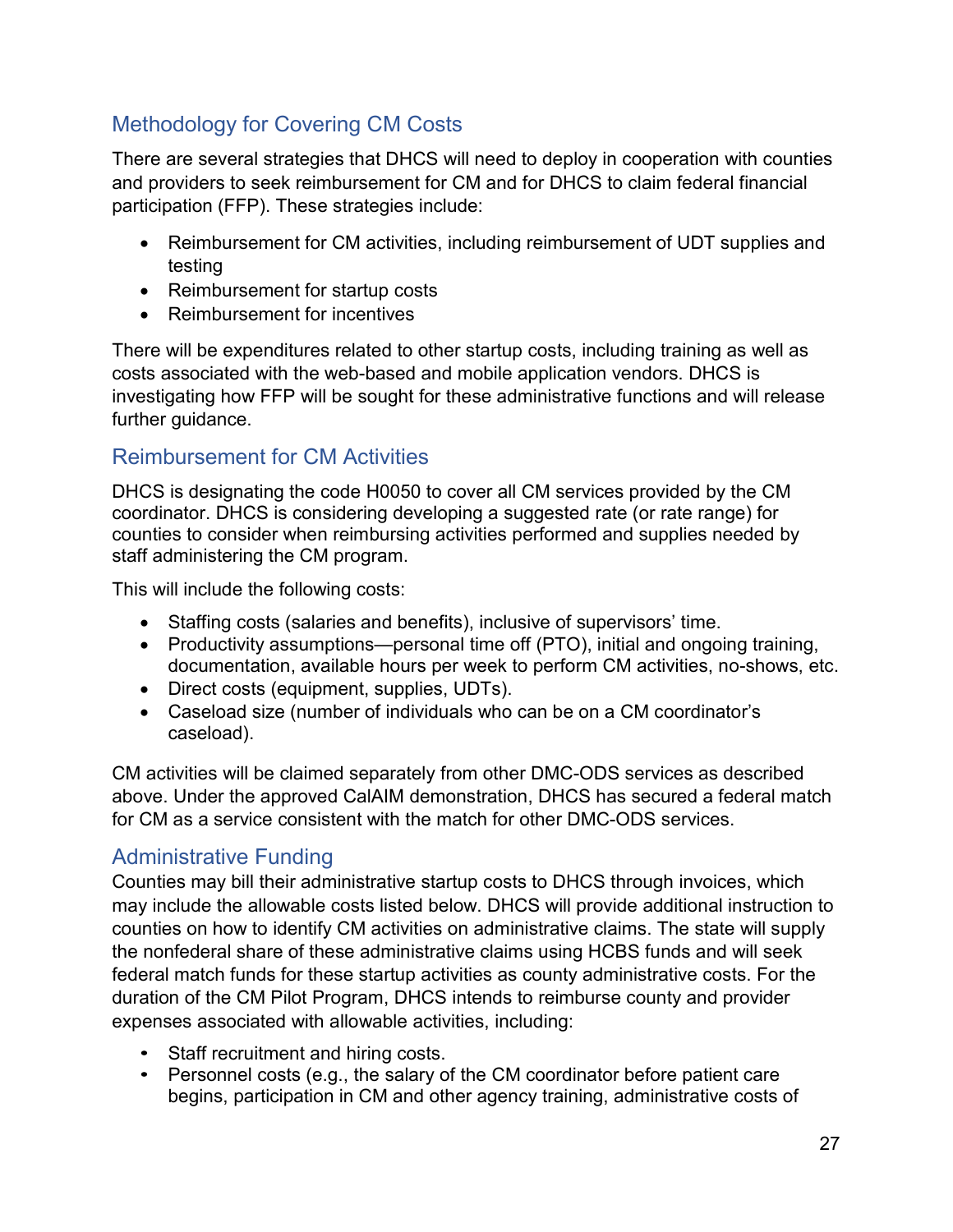- 
- 
- supervision/mentoring).<br>• Changes to county and provider information and billing systems.<br>• Technology costs: hardware or software.<br>• Project management and planning costs, including use of consultants and
- 
- 
- coordination with local organizations. Purchase of supplies or equipment. Provider engagement. Public education and marketing related to SUD treatment (materials must be
- reviewed by DHCS). Trainings for staff providing CM to offer SUD treatment services and evidence-
- based therapeutic practices for StimUD. Other costs related to pilot startup and administration.

DHCS will provide more information about reimbursement for administrative start-up costs and funding sources in future guidance.

# UDT Supplies

UDT supplies and rendering UDTs will be included in the CM reimbursement methodology. Providers will be responsible for purchasing UDT kits using the payments they receive for CM services. DHCS will provide additional guidance regarding the acceptable parameters of UDTs in future guidance.

### Reimbursement for Incentives

Incentives will be disbursed through web-based and mobile incentive managers. DHCS will hold the contracts with these vendors (individual counties will not hold incentive manager vendor contracts) and will cover their full cost. On a monthly basis (or other cadence), the web-based and mobile incentive manager vendors will submit expenditure information to DHCS for the purpose of obtaining federal matching funds.

# Training and Technical Assistance (T/TA) Plan

As part of the CM Pilot Program, DHCS will provide a comprehensive, multilevel implementation T/TA program. DHCS has contracted with UCLA to develop and implement the T/TA plan. The rollout will include broad CM information dissemination designed to introduce participating county and provider staff to the concepts of CM, answer questions and generate interest in the CM pilot. This will be followed by specific protocol implementation training targeted to providers with county participation expected.

All training will be provided virtually and will be live and synchronous to accommodate diverse program schedules across California. Trainings can be recorded for staff to review at their leisure following participation in the synchronous session. Training will be designed to ensure that providers acquire the skills necessary to implement either the in-person or app-based CM protocols. Prior to initiation, sites will participate in a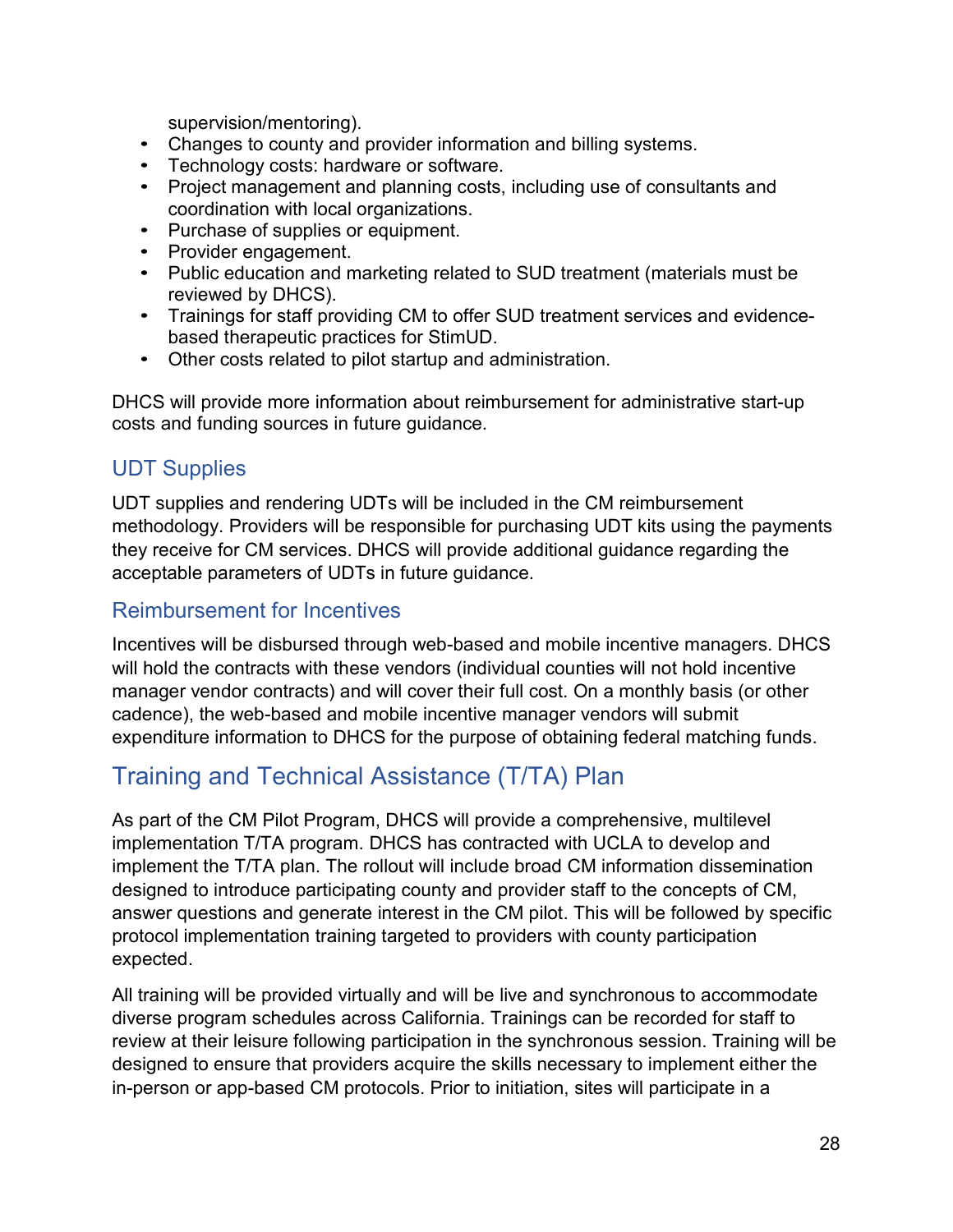readiness review, and additional T/TA will be provided to address any areas of concern. Ongoing TA after implementation will also be offered both virtually and on-site, as needed. Training is scheduled to start in May 2022 and will be offered throughout the remainder of the pilot period. TA will be offered from May 2022 through June 2023.

Additional details regarding the T/TA Plan will be forthcoming from DHCS.

# Required Training

The following training components are being considered for initial and ongoing training. These include:

CM Overview Training. Statewide broad overview training will help set the context for CM, research findings and overview of the protocol/agency requirements for implementation. The primary goal of this training is to secure interest in and enthusiasm for participation. This training will be required for select county staff and all provider CM staff and their supervisors who are involved in the treatment of individuals living with StimUD who may be candidates for CM. Key topics include:

- Key elements of CM
- Types of reinforcers
- Common misconceptions about CM
- Research support for CM
- Open discussion regarding concerns about implementing a CM program

Specific CM Protocol Implementation Training. This intensive training will be for CM coordinators and one or two backup personnel, including a supervisor, with county participation expected. This will be a weekly, mandatory CM Zoom "coaching" session for the first six months after CM initiation, followed by monthly Zoom sessions for the duration of the project. This training will include:

- An overview of California's CM protocol
	- o App-based incentive CM protocol
	- o Web-based incentive CM protocol
- CM implementation tasks.
	- $\circ$  Identifying eligible participants
	- o Program and staff roles
	- o Documentation and fidelity requirements
	- o Participant management issues, including:
		- Handling missed appointments
		- Managing disagreement with and/or emotional/angry responses to UDT results and/or participants who are displaying symptoms of serious mental illness or drug intoxication, including how to effectively and safely interact with participants who are psychotic, intoxicated, paranoid or suicidal.
		- Collecting and monitoring sample collection following appropriate procedures.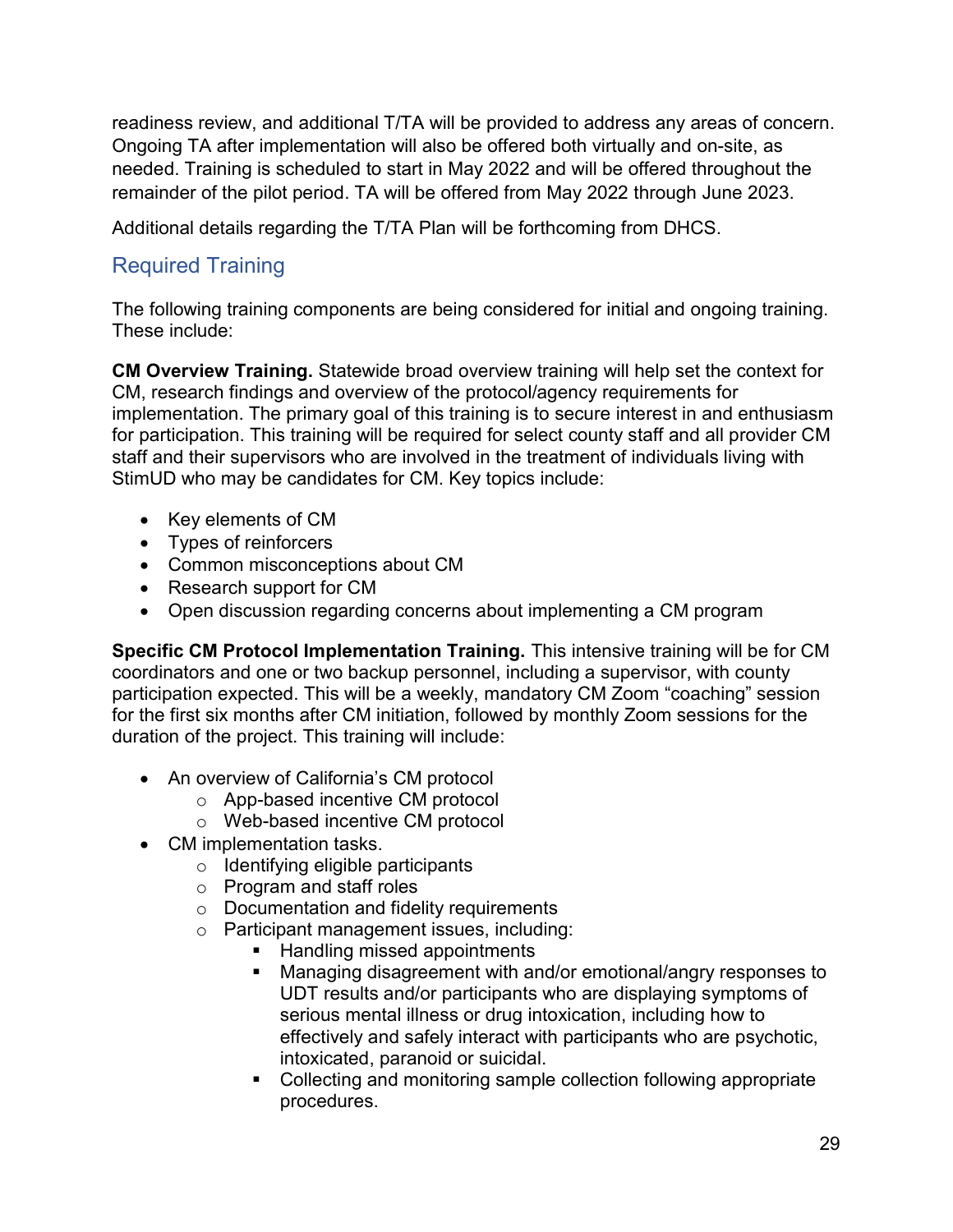- Reading test results.
- Recognizing and managing efforts to tamper with/falsify the sample.
- Engaging in participant interactions (praise and/or encouragement) within the limits of the CM protocol.
- **Tracking, understanding and communicating incentive amounts in** person or through the app.
- Conducting regular audits of incentives delivered to participants and cross-checking with data in the incentive distribution database.
- Communicating with clinical staff regarding UDT results and any information of clinical relevance, including need to coordinate referrals to other providers (e.g., MAT).

Understanding the OIG's Final Rule and Operational Guidelines. This training will include:

- Information on the OIG's Guidance, including the Final Rule and how it applies to providers offering CM.
- Specific documentation requirements to demonstrate compliance with the OIG's Final Rule for those using the app and those choosing local documentation, including the pros and cons of each method.
- Frequently asked questions and open discussion.

Readiness Review. After completing CM training, provider organizations will be required to undertake a readiness review before being permitted to administer CM. The CM coordinator will pass a CM proficiency assessment. The readiness review might include:

- Interactive demonstration of readiness review procedures and site-specific implementation goals.
- Entering pilot cases into the incentive tracker (and app, if appropriate) to demonstrate proficiency with these tools.
- Responding to preset scenarios, including how to handle disputes over test results, tampered samples and positive results for drugs other than stimulants.

# Technical Assistance (TA)

TA for participating providers will be delivered in regularly scheduled virtual meetings post implementation that provide direct consultation on CM protocol implementation and provide an open space to facilitate peer-to-peer learning and problem-solving. Attendance at the sessions will be required for CM coordinators and backup personnel. The goal of these meetings will be to provide coaching/mentoring through discussion of implementation issues and address questions, problems and concerns in implementing the CM protocol in a way that is culturally responsive. More targeted TA will be provided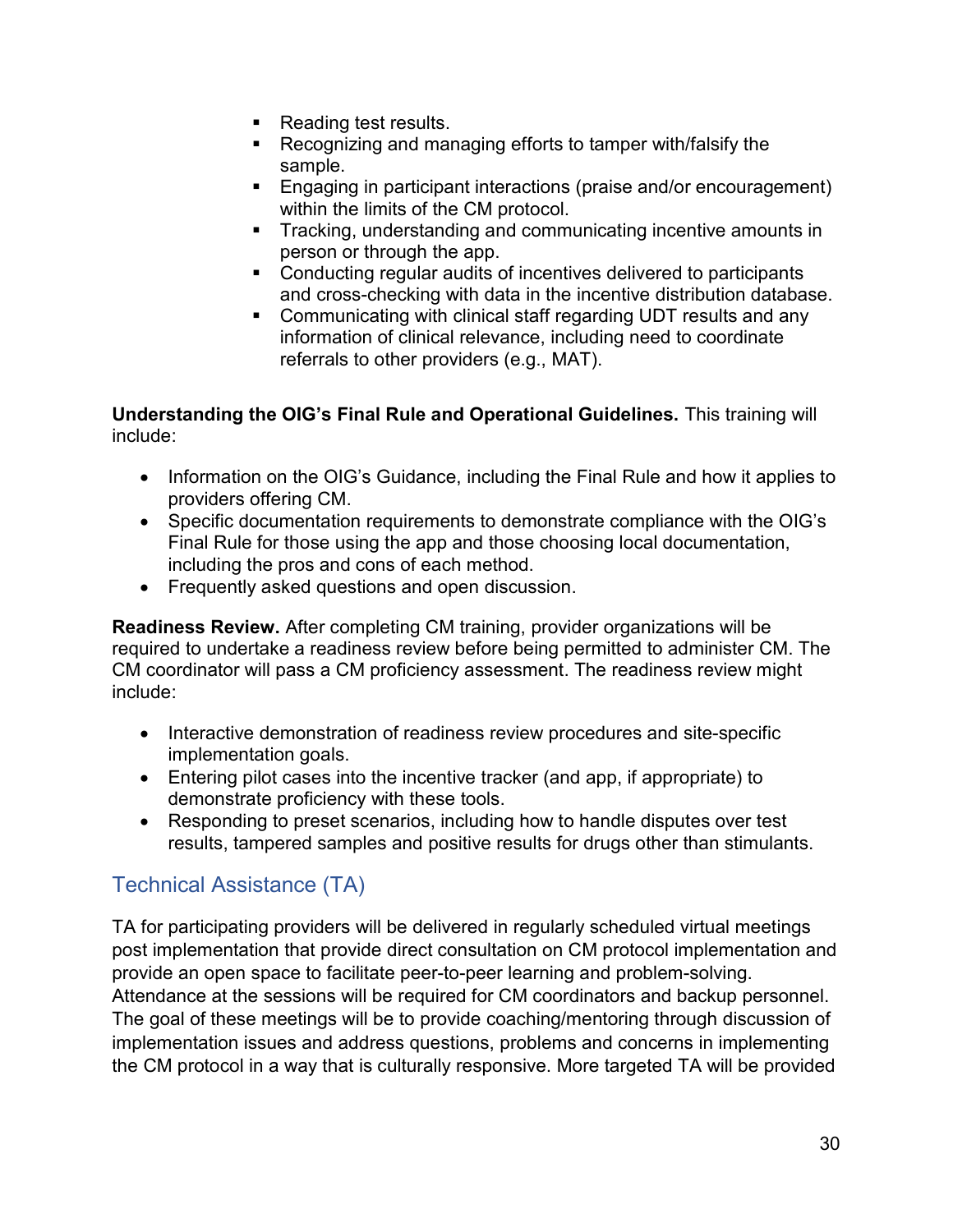to provider agency staff and supervisors, both virtually and in person, to address specific technical issues with protocol implementation or management.

TA will also include fidelity reviews where participating agencies will receive a periodic review to determine adherence to the required protocol. TA and coaching will be provided to address any areas of concern that arise as a result of these reviews.

# Optional Training

Optional training will be provided in a behavioral treatment protocol that can be utilized to augment existing program services using a structured and manualized set of interventions. Although providers are not required to offer TRUST, it has been designed as a 12-week psychosocial protocol to be used with an incentive program. This optional training will provide instruction in the delivery of a brief, structured, manualized and evidence-based behavioral intervention. The intervention contains the elements described below. TRUST can be implemented in its entirety, or individual elements can be utilized to augment existing treatment services.

The TRUST manual includes the following combined evidence-supported strategies:

- Motivational interviewing
- Flements of CBT
- Elements of CRA
- Physical exercise
- Self-help (e.g., 12-step, moderation management, Self-Management and Recovery Training (SMART) Recovery, LifeRing Secular Recovery, Secular Organizations for Sobriety)

# Evaluation Plan

The impact of the CM Pilot Program will be measured through a robust evaluation process. The evaluation will be conducted between July 1, 2022, and March 31, 2024.<sup>6</sup> DHCS has contracted with UCLA to develop and implement the evaluation plan. The study team will work with participating counties and SUD providers to ensure that all entities are informed regarding the purpose of the evaluation, protocols and reporting requirements to be used for the pilot, and any follow-up needed that is specific to the evaluation during the pilot.

Evaluation reports will include:

- Preliminary assessment of CM program launch, to be released in October 2022.
- Interim evaluation report, to be released in July 2023.
- Final evaluation report, to be released by July 30, 2024.
- Up to three other evaluation reports

<sup>6</sup> DHCS and UCLA will incorporate the CM pilot evaluation in the broader CalAIM demonstration, which covers the full demonstration period from January 1, 2022, through December 31, 2026.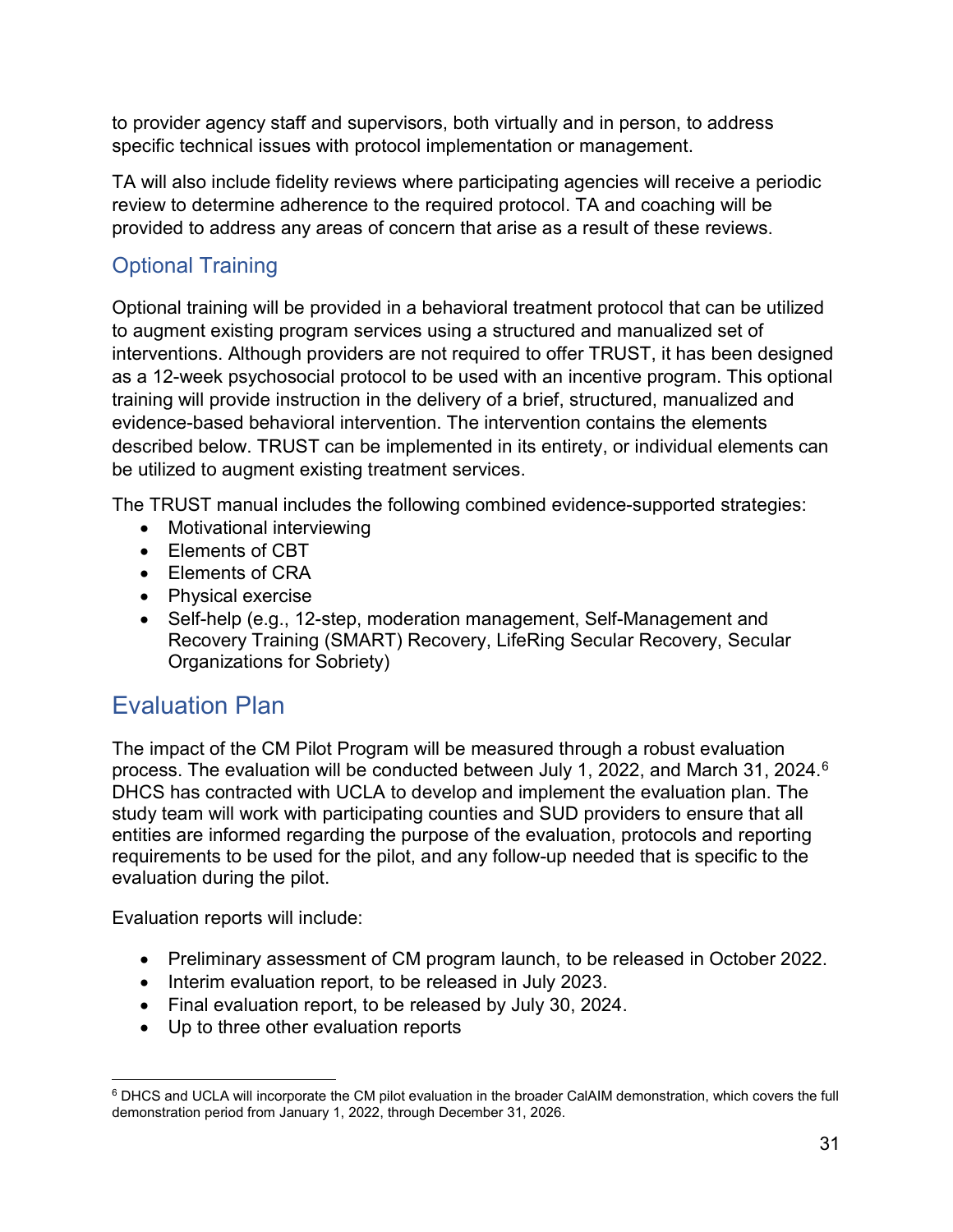Further documents regarding the evaluation details are forthcoming.

### Evaluation Approach

The evaluation approach is organized around the RE-AIM framework:

- 1. Reach. This will be measured as the percentage of people in treatment for StimUD who participate in CM during the pilot period. UCLA will also evaluate whether there are disparities in reach to different beneficiary populations. Data for this measure will be collected from the mobile incentive manager, DMC-ODS claims and the California Outcomes Measurement System, Treatment (CalOMS-Tx).<sup>7</sup>
- 2. Effectiveness. Effectiveness will be based on the results of UDTs. Data will be collected from the app or by tracking incentive payments based on test results or data entered by providers into a reporting portal. UCLA will track CM's impact on treatment retention (using data from CalOMS Tx and DMC-ODS claims) and treatment attendance (using DMC-ODS claims data).
- 3. Adoption. Adoption will be measured by evaluating how many provider agencies deliver CM services. This will be evaluated using DMC-ODS claims data.
- 4. Implementation. Implementation will be evaluated by the degree to which CM is implemented with fidelity to the protocols and by tracking adaptations made. Perceptions of challenges and areas for potential improvement will also be collected from provider staff and participants. Data for this measure will be collected from the web-based incentive manager vendor, surveys with staff and participants, and interviews with staff and participants.
- 5. Maintenance. Maintenance will be measured by evaluating the degree to which programs implementing CM continue providing the service throughout the evaluation period, based on data collected from the mobile incentive manager and claims data. In addition, surveys and qualitative interviews with staff will focus on factors that could promote or impede the continued delivery of CM services.

### **Methods**

The evaluation will make use of existing administrative data wherever possible, but will also require cooperation from providers and participants. Current reporting requirements for other DMC-ODS services will remain in place during the CM pilot program. Administrative data will include DMC-ODS claims, CalOMS-Tx, and where possible, vital statistics and managed care/fee for service data.

Provider-Entered Data. Providers will enter data into an online portal, including:

<sup>7</sup> CalOMS Treatment (CalOMS Tx) is California's data collection and reporting system for SUD treatment services.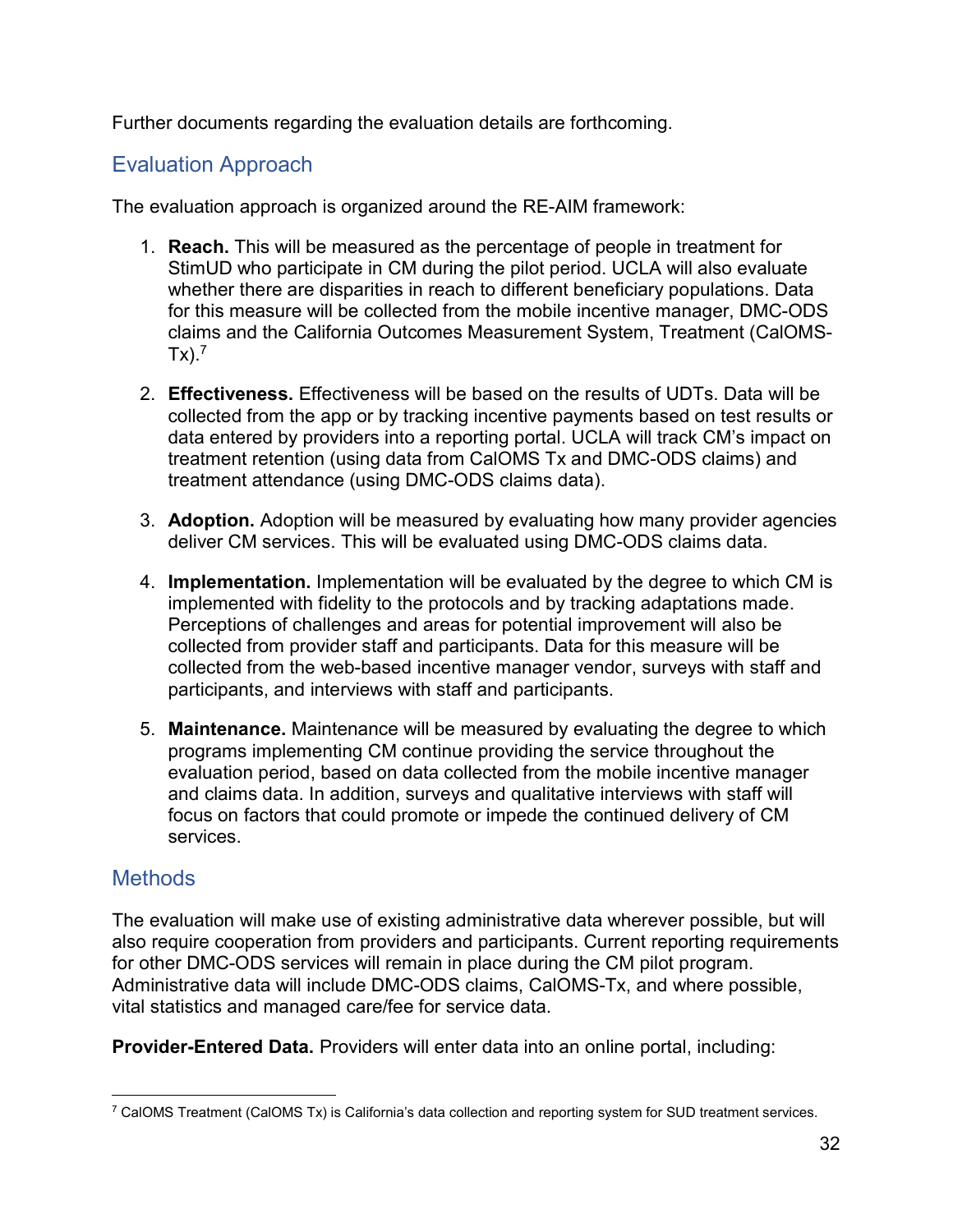- Incentive manager vendor-generated ID number (ideally non-PHI (protected health information) to enable matching with incentive payment records).
- The number of tests passed by the participant.
- The number of tests failed by the participant.
- The number of tests missed by the participant.

Reporting frequency (e.g., monthly, quarterly) will be determined in collaboration with DHCS, participating counties and providers. Note: This method may be temporary or unnecessary if the web-based and mobile incentive manager vendor(s) are able to collect this data accurately. Due to the central role of this measure, this method is included for now due to uncertainties about scope and quality of incentive payment data. These uncertainties are expected to be resolved following selection of the incentive management vendor. If needed, options to implement this reporting portal include an online Qualtrics-based system created by UCLA.

Incentive Payments. The web-based or mobile incentive manager vendor(s) will provide a unique participant number and dates and amounts of payments. Assuming incentives are provided for drug test results only and incentives are provided per test, this data may be interpretable as drug test results. If either of these assumptions is not true, the provider-entered data described above will become essential on an ongoing basis.<sup>8</sup>

Drug Medi-Cal Claims. Short-Doyle Drug Medi-Cal claims data from participating providers will be analyzed. The UCLA evaluation team already receives this data as part of the DMC-ODS evaluation.

CalOMS. CalOMS admission and discharge records from participating providers will be analyzed. UCLA already receives this data as part of the DMC-ODS evaluation.

Provider Surveys. Provider staff will be surveyed about CM implementation, challenges, beliefs and perceptions and to check for signs of fraud. Participating providers will be asked to provide email addresses for their participating staff, and evaluators will send online invitations to those addresses. The surveys will be conducted online, via Qualtrics, early in the implementation process and after approximately six months.

Provider Interviews. In addition, the study team will conduct interviews and/or focus groups with a sample of providers from agencies that implement CM as part of the proposed project. These will continue until additional themes cease to emerge from data collection (saturation has been achieved). Interviews and focus groups will focus on identifying the strengths and weaknesses of the CM program and potential ways to improve the uptake and effectiveness of CM. Interviews and focus groups will be recorded, transcribed and coded using a constructivist grounded theory approach.

<sup>&</sup>lt;sup>8</sup> Reports from the incentive manager on distribution of incentives will be shared with beneficiaries' DMC-ODS counties.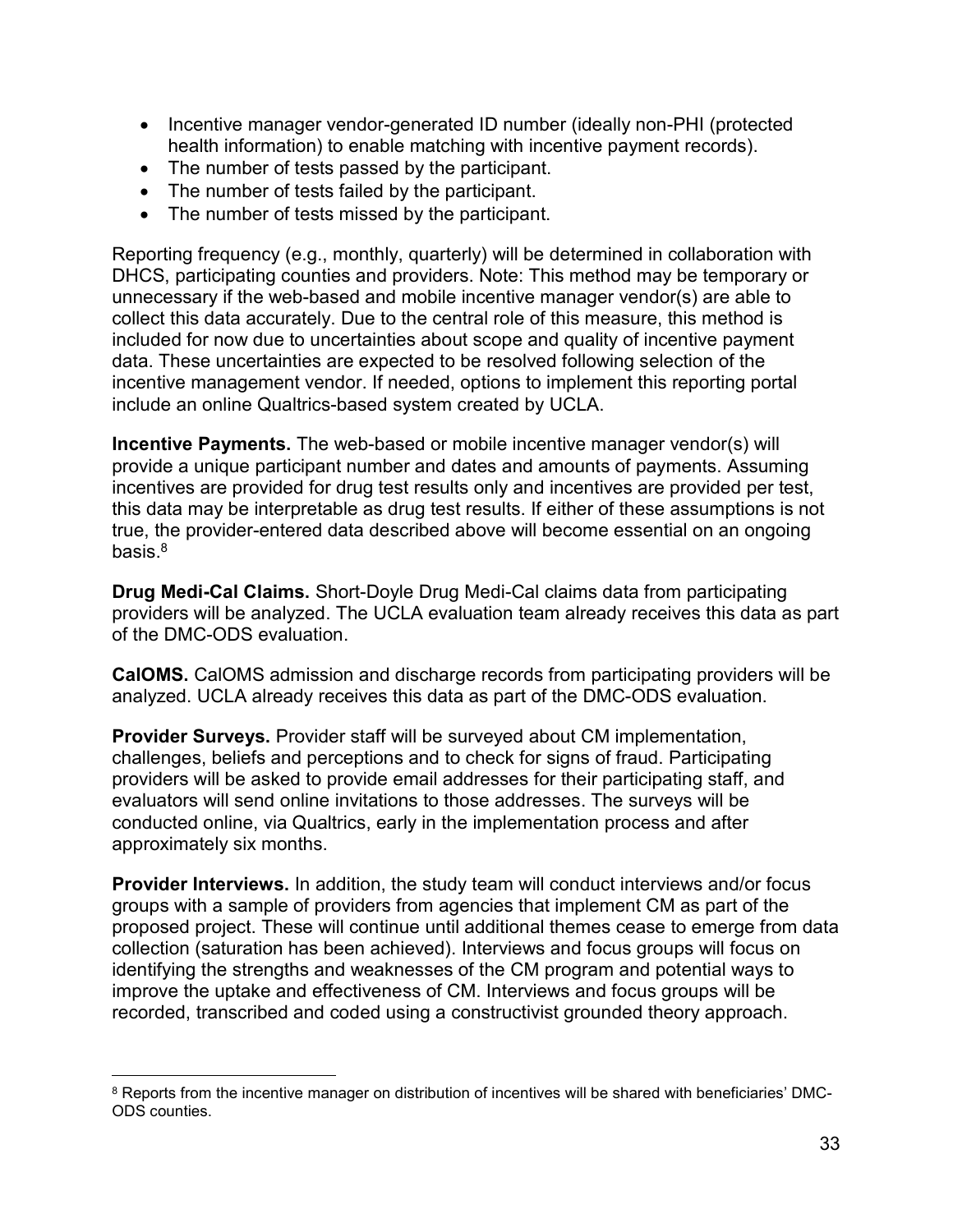Participant Surveys. Providers will be asked to distribute a link to an online survey to every beneficiary receiving CM. An alternative version for people without internet access (e.g., automated phone survey) will be provided. Surveys will be conducted in two waves:

- During-treatment survey: During CM, participants will be asked for consent for the UCLA study team to contact them later for the post-treatment survey and participant interviews.
- Post-treatment survey: This will capture success stories and enable us to contact people who left treatment. These people will be critical to helping us see what aspects of the pilot program did not work well, how they can be addressed and how to monitor for fraud ("I wasn't using drugs but was recruited by the agency to participate for money.").

Participant Interviews. The study team will conduct semi-structured interviews with a sample of participants who participate in the CM program to identify the program's strengths and ways the program can be improved. Interviews will be recorded, transcribed and coded. In addition, any survey respondent who reports potentially fraudulent activities and provides us with permission to contact them will be contacted by a member of our staff for a follow-up interview.

Evaluators will work with stakeholders to identify appropriate procedures that balance the need for confidential data collection with the benefits of reporting actionable allegations to the appropriate parties.

All analyses will be conducted at both the state and county levels.

# Outreach Plan

DHCS is committed to connecting as many Medi-Cal beneficiaries living with StimUD who reside in a pilot county to CM as possible. DHCS expects that many Medi-Cal beneficiaries living with StimUD, their families and loved ones, medical providers, behavioral health providers, and other stakeholders who refer individuals to care may generally be unfamiliar with CM, including how Medi-Cal beneficiaries can access CM.

To publicize the availability of CM to Medi-Cal beneficiaries living with StimUD, DHCS will develop a communications and outreach strategy that builds on its Choose Change California media campaign. DHCS intends to work with counties, providers and individuals with StimUD to inform the development of the community and outreach strategy.

DHCS' community and outreach strategy will be tailored to different audiences, including counties, Medi-Cal beneficiaries, medical and behavioral providers, and other stakeholders, and will include an overview of the pilot program, program eligibility, how beneficiaries can be screened for eligibility for the program, providers who offer CM and how to obtain additional information. The community and outreach strategy will be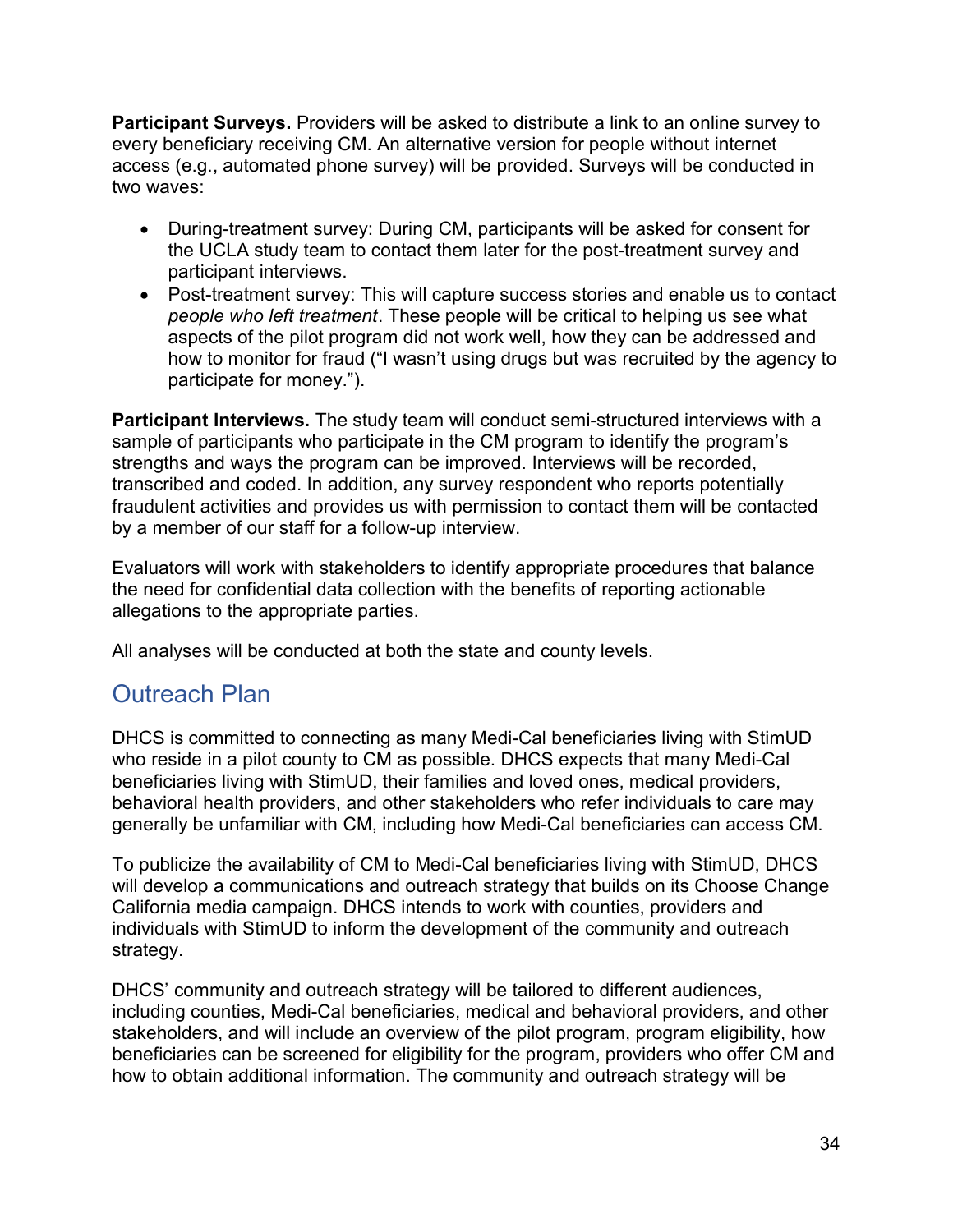reflective of the diverse racial and ethnic backgrounds of beneficiaries who may be eligible because of StimUD.

# Monitoring and Oversight

DHCS is committed to ensuring that strong requirements are in place to protect against fraud, waste and abuse in the CM pilot. Along with securing confirmation from the federal government that CM delivered as a Medi-Cal benefit in accordance with the CM protocol does not implicate the AKS and CMPL, DHCS has built in a number of programmatic safeguards to protect against fraud, waste and abuse. DHCS will release audit tools for counties to use to monitor providers. These tools will be consistent with the fidelity review tools will be developed by the state's contracted trainer and program evaluator. Training in the use of the audit tools will be provided as a component of technical assistance provided to counties for the implementation of CM.

DHCS' monitoring and oversight approach for CM will be structured as follows:

- Prior to launch: The readiness review for CM providers conducted by DHCS' training vendor will ensure that providers are prepared to provide CM in accordance with the CM protocol and understand their responsibilities.
- Fidelity review. Post-implementation, DHCS' training vendor will ensure that providers continue to provide CM in accordance with the CM protocols and state and federal requirements.
- Routine monitoring following launch: DHCS will incorporate CM into the triennial on-site review of DMC-ODS providers conducted by the department to ensure that providers and counties are meeting their responsibilities.]
- Investigations: DHCS will investigate CM providers in order to reduce or eliminate the risk of potential fraud, waste and abuse.

Additionally, each treatment program that delivers CM will have a policies and procedures (P&P) manual in accordance with DHCS guidance that clearly documents the operation of the CM intervention in detail, based on protocols and templates developed by the training vendor, UCLA. The P&P manual will include:

- A list of personnel who have been approved to deliver or perform any aspect of the CM procedure, including UDTs and method of incentive distribution (e.g., using the web-based or mobile incentive manager).
	- o For participants receiving in-person incentive distribution, entry of data into the CM incentive calculator and entry of data into incentive distribution software.
- The CM protocol, including incentive schedule. This will include documentation of the maximum amount of incentives that can be earned per month and in total by each participant. Within each participant's chart, each beneficiary must have a documented clinical diagnosis of StimUD by a DMC-ODS-authorized provider. Providers will also be required to cross-match the delivery of incentives to beneficiaries with documented CM visits and billing.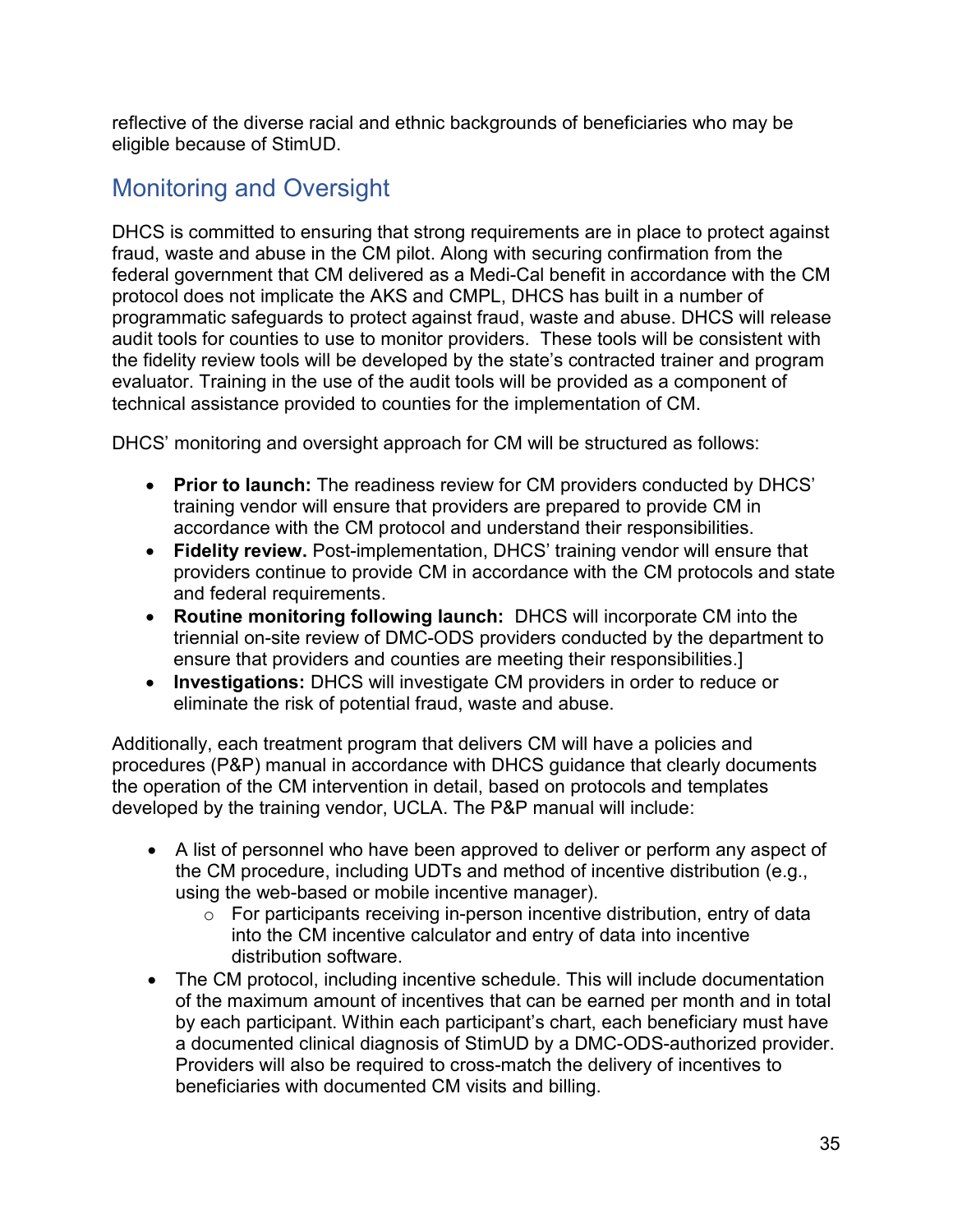Lastly, there will be clear protections to avoid using incentives for recruitment (e.g., no advertisements or suggestions of rebates, refunds or kickback offers). DHCS will disseminate marketing guidelines, including scripts, for providers offering CM to use for beneficiaries seeking treatment for SUD, including StimUD. DHCS will work with counties to determine and ensure appropriate monitoring and oversight of CM providers as part of their regular on-site reviews of DMC-ODS providers, including by developing auditing protocols.